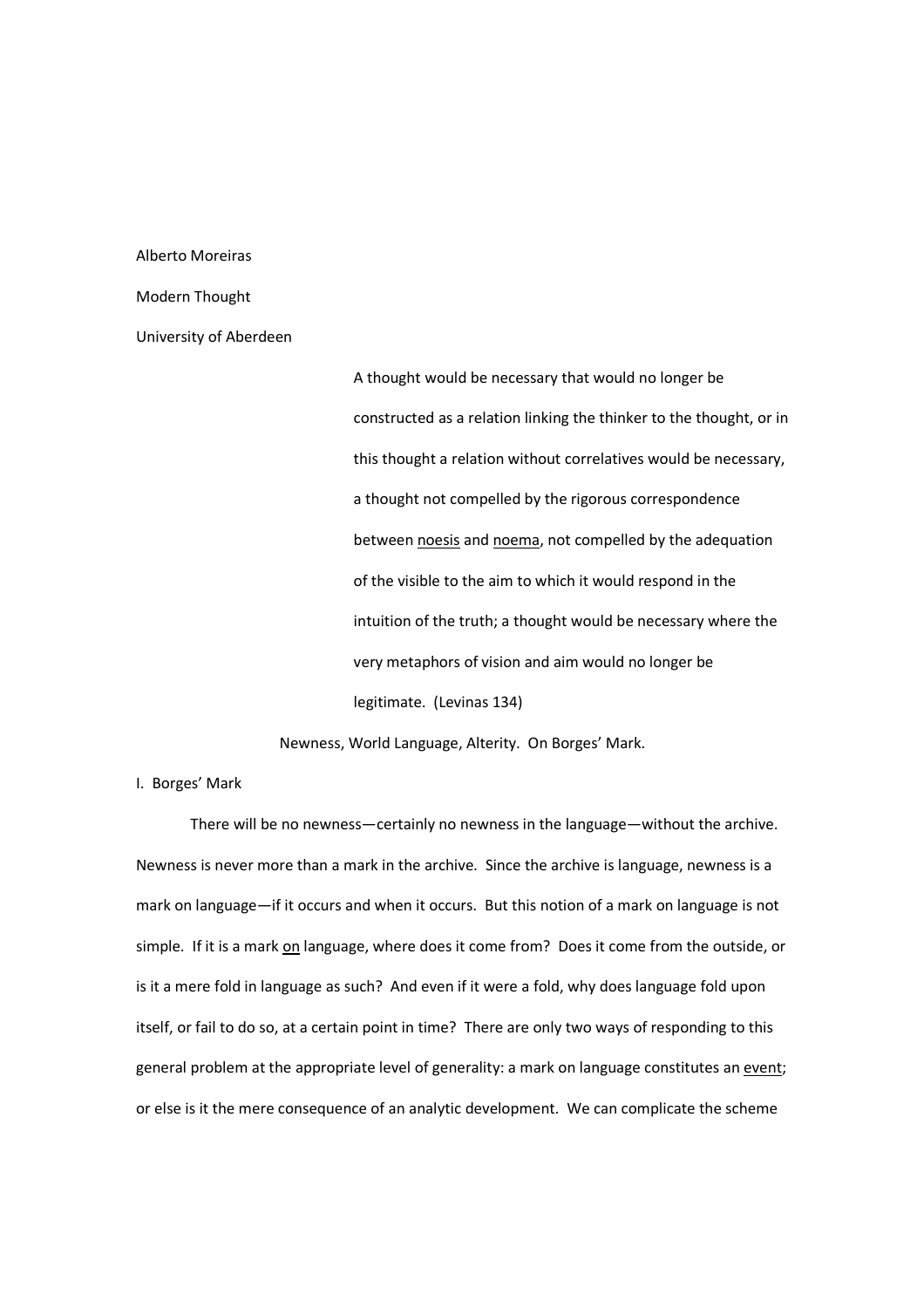by claiming that an analytic development can bring forth or produce an event; or that an event is the precondition for an analytic development. But, ultimately, we are left with the question of whether a mark, any mark on language, whether it is a new one or simply the memory of an older one that has been disavowed, is an event that responds to a logic other than the logic of language itself; in other words, whether the event is necessarily alterity, alterity's blow to language.

In his essay "The Old and the New," Emmanuel Levinas suggests that the desire for the new is essential to the human to the very extent that the human is "the rupture of ... ontological rhythm" (121-22). The difference between being a human and merely existing is precisely, for Levinas, the very possibility of going beyond the conatus essendi (the preservation of our being, or perseverance in our own being). The desire of the new is the essentially human mechanism to deal with an archaic, or perhaps even an-archic, tiredness with and towards sameness. But then a mark on language, the index of newness, as the blow of alterity to language, constitutes the human in the very interruption of the human. The event that marks language, the event that introduces in language the trace of a novelty, is other, precisely, does not belong in sameness. The interruption of sameness is the creation of the human—but the human is, then, aporetically, never itself, never self-same; always, and only, an exposure to the new, an exposure to interruption.

Levinas calls the resulting necessary thought, namely, the thought of "a relation without correlatives," an "impossible exigency" (134). This is or would have to be a thought commensurate to the rupture of the presumed identification of thinking and being that organizes modernity as precisely the historical capture of the new, its full arrangement as always already there for the self, for consciousness and experience. If in Hegelian philosophy "the novelty of the modern is not, to be sure, the end of everything unknown, but an epoch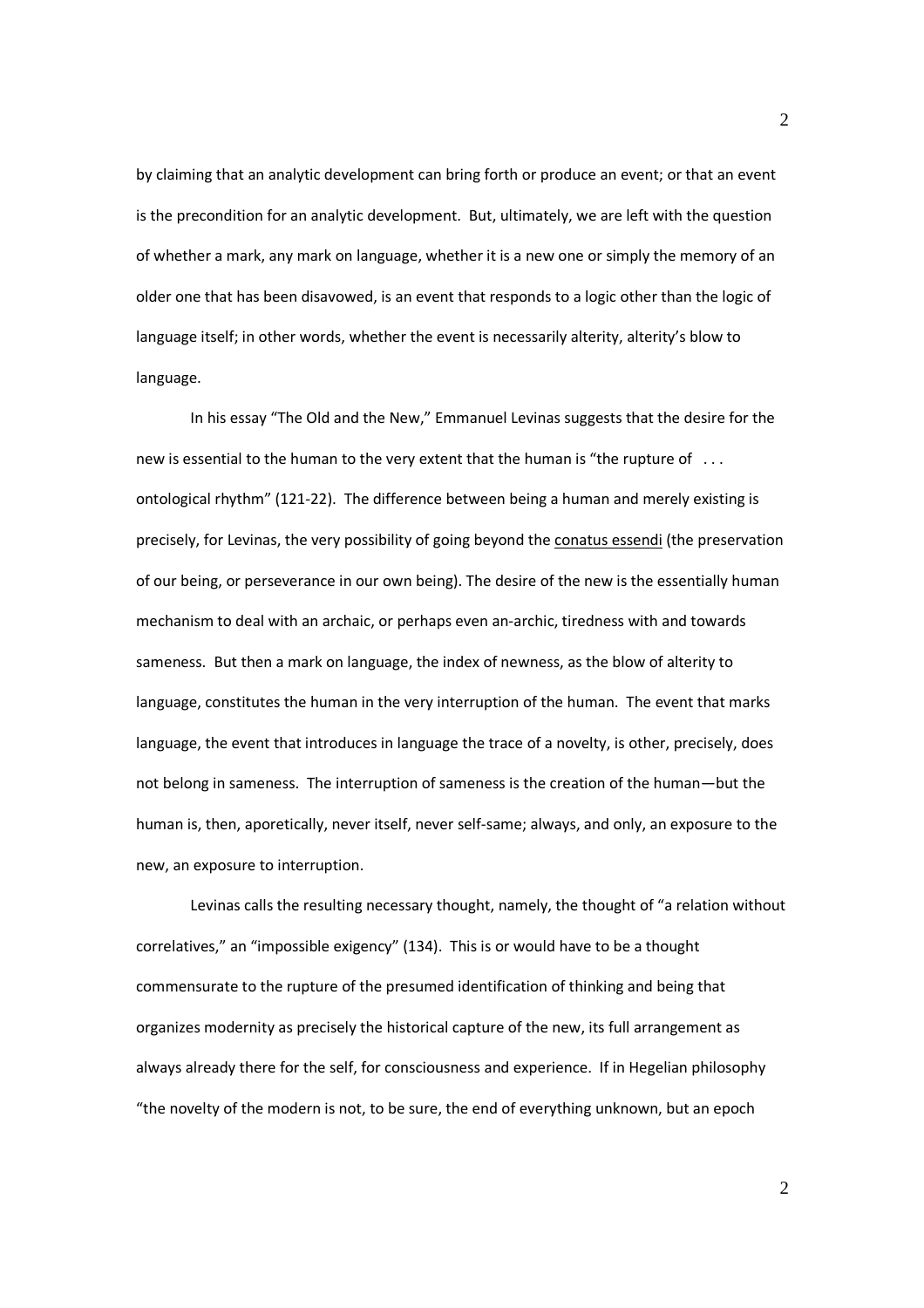where the unknown to be discovered can no longer surprise thought with its new alterity. Thought is already fully conscious of itself and of all the dimensions of what is reasonable in reality. For thought, everything is consummated" (127), the retrieval of a new possibility for thought, that is, the retrieval for thought of a possibility of the new is necessarily the abandonment of the "identification of mind with the intellection of being or with the ontology within which the philosophy which has been handed down to us lives" (133). The possibility of a mark on language, in other words, the very possibility of an event that would restitute the human to the human by interrupting the lock of ontological sameness on the human, would be, seemingly, an impossible exigency, impossible and necessary. What would it take for such a mark, and for the very possibility of theorizing the mark, to occur? Levinas asks: "What else can one seek than the thought of consciousness and experience, so that, welcoming absolute novelty, [absolute novelty] is not stripped of its novelty by its very welcome? [my emphasis]" (133). If we could answer that question, then we might be able to answer the question regarding the possibility of a non-Hegelian or a-Hegelian reflection on the literary.<sup>1</sup>

 Perhaps Jorge Luis Borges, within the Spanish archive, can be said to have constituted a mark on language, first on the Spanish language, then on language in general. Does Borges break history, the history of language, the history of the Spanish language, in two, does he create a situation such that we, the successors, must then think of a state of things before Borges and of a different state of things after Borges? In this paper I am concerned with understanding what Borges' work implies for reflection in the humanities today, and I will do so in dialogue with at least some aspects of three recent books, Gayatri Spivak's Death of a Discipline, Christopher Fynsk's The Claim of Language, and Brett Levinson's Market and Thought. I would like to show how those three books, by themselves and also in their relation, propose a program for thinking in the humanities, which is also a political program.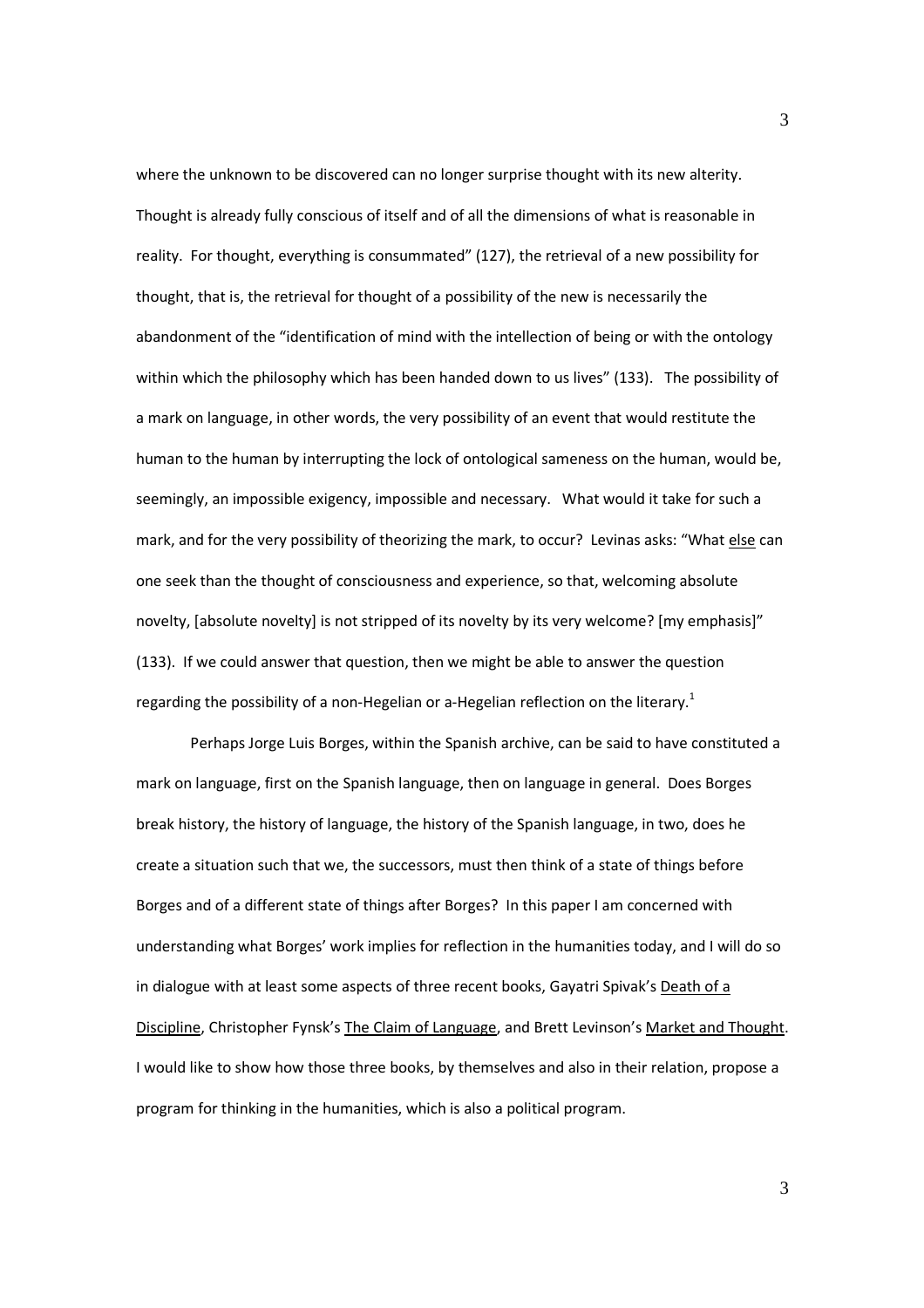The rapid succession of theoretical paradigms in the 1980s and 1990s was dazzling, but today we live in their wake, semi-paralyzed, not because we do not know what to do, since the busy work continues, rather because we cannot find a sufficient answer to the question whether what we do as scholars has an efficient purchase on the real as it has evolved in the course of our generation. Can our work even impress the university authorities that are relentlessly proceeding to the corporatization of the university, sometimes with the full consent and cooperation of humanities programs and cultural studies departments? Can our work, beyond the university, inspire anyone at all? Does our work, in the first place, exist beyond the corporate university? Could it? At another important programmatic moment for the refoundation and development of the humanities on a planetary level, in 1947, Martin Heidegger said that we needed "less literature, but more cultivation of the letter" ("Letter" 276). He was calling at the time for a preparatory thinking, geared towards the overcoming of nihilism. Paul de Man felt no compunctions about repeating precisely that Heideggerian program towards the end of his life, in a commentary on his essay on Walter Benjamin's "The Task of the Translator."<sup>2</sup> Today few of us would dare claim that more cultivation of the letter is needed, whereas most of us do feel that the call for less literature has been abundantly met. We have less literature, we deal with literature, collectively, less than we once did, and no doubt for good reasons. But our renunciations have not yet served us to progress towards what Simone Weil, in an essay written in the 1930s and entitled "Reflections Concerning the Causes of Liberty and Social Oppression," expressed as a desire to turn, not work into political action, but rather, because here is the problem, political action into a form of work. I will quote Weil in full as to what is necessary in order not to have to limit ourselves to watching "history unfold as one watches the seasons go by:"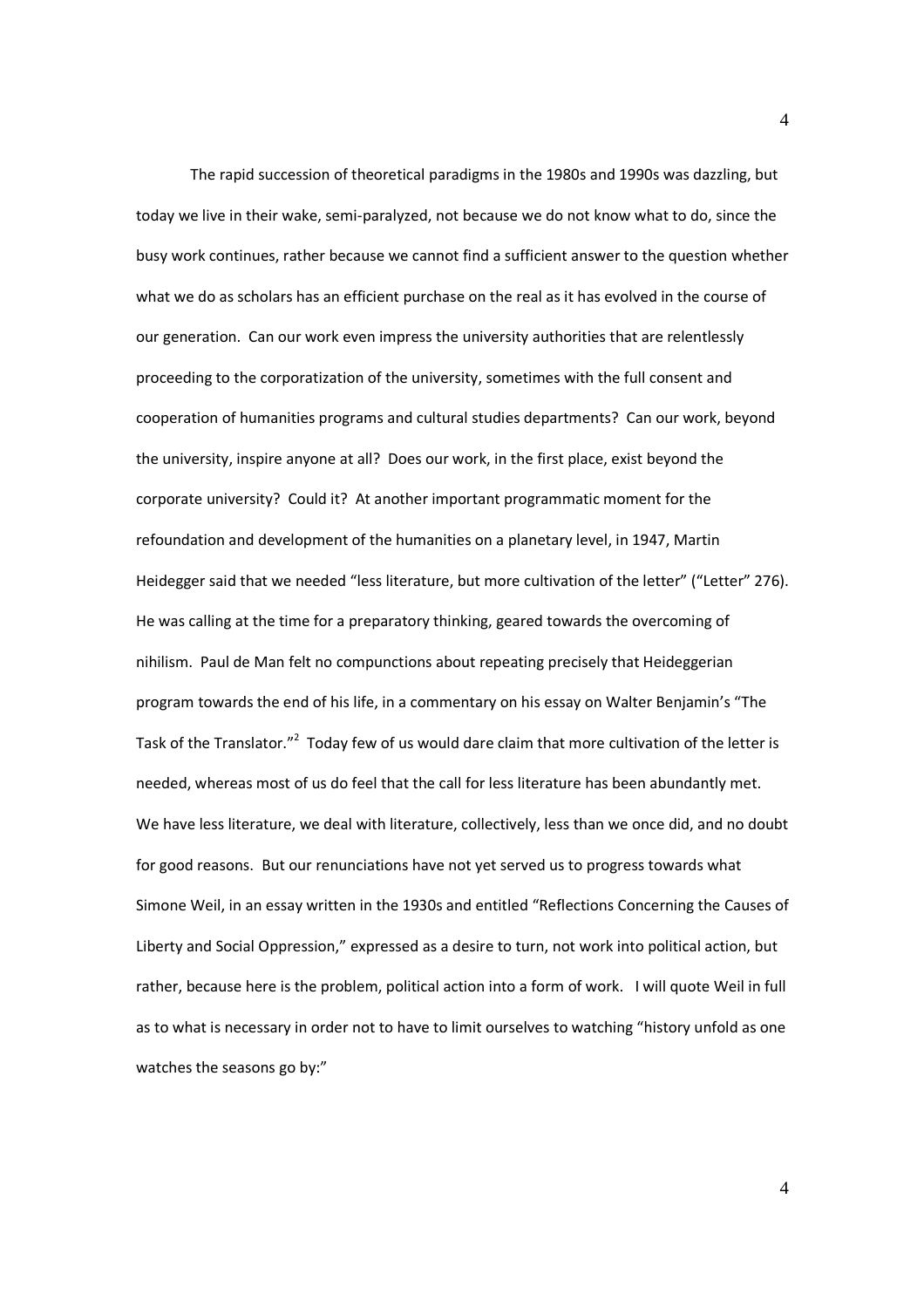It would be necessary first of all to define by way of an ideal limit the objective conditions that would permit of a social organization absolutely free from oppression; then seek out by what means and to what extent the conditions actually given can be transformed so as to bring them nearer to this ideal; find out what is the least oppressive form of social organization for a body of specific objective conditions; and, lastly, define in this field the power and action and responsibilities of individuals as such. Only on this condition could political action become something analogous to a form of work, instead of being, as has been the case hitherto, either a game or a kind of magic. (Weil, "Analysis" 132)

 No doubt, mutatis mutandis, Simone Weil's general program could be translated to our own needs, that is, it could be translated into the expression of a desire for the putting-intowork of whatever we think is political enough in our teaching, in our speaking, in our writing. Tiresome calls for the abandonment of work and the move to political action are regularly heard, but, so that they do not inevitably result in little more than games, or a kind of (bad) magic, in the humanities, for the humanities, it is perhaps time to think of turning political action into work. Spivak, Fynsk, and Levinson give us precisely that possibility. They clear the ground.

Before moving into their thoughts, and in the wake of Levinas' reflection, I will advance a hypothesis at the same time modest and ambitious on the nature and specificity of Borges' mark. My hypothesis is that Borges' mark on language is the theorization of language's mark. Or perhaps, to follow a remark by Christopher Fynsk, we should abandon that word, theorization, and call it an encounter: the encounter with language's mark.<sup>3</sup> Borges' mark is the encounter with language's mark. It is an ambitious hypothesis because it attempts to cipher the sum of Borges' most important accomplishment as a writer; it is modest because it simply claims

5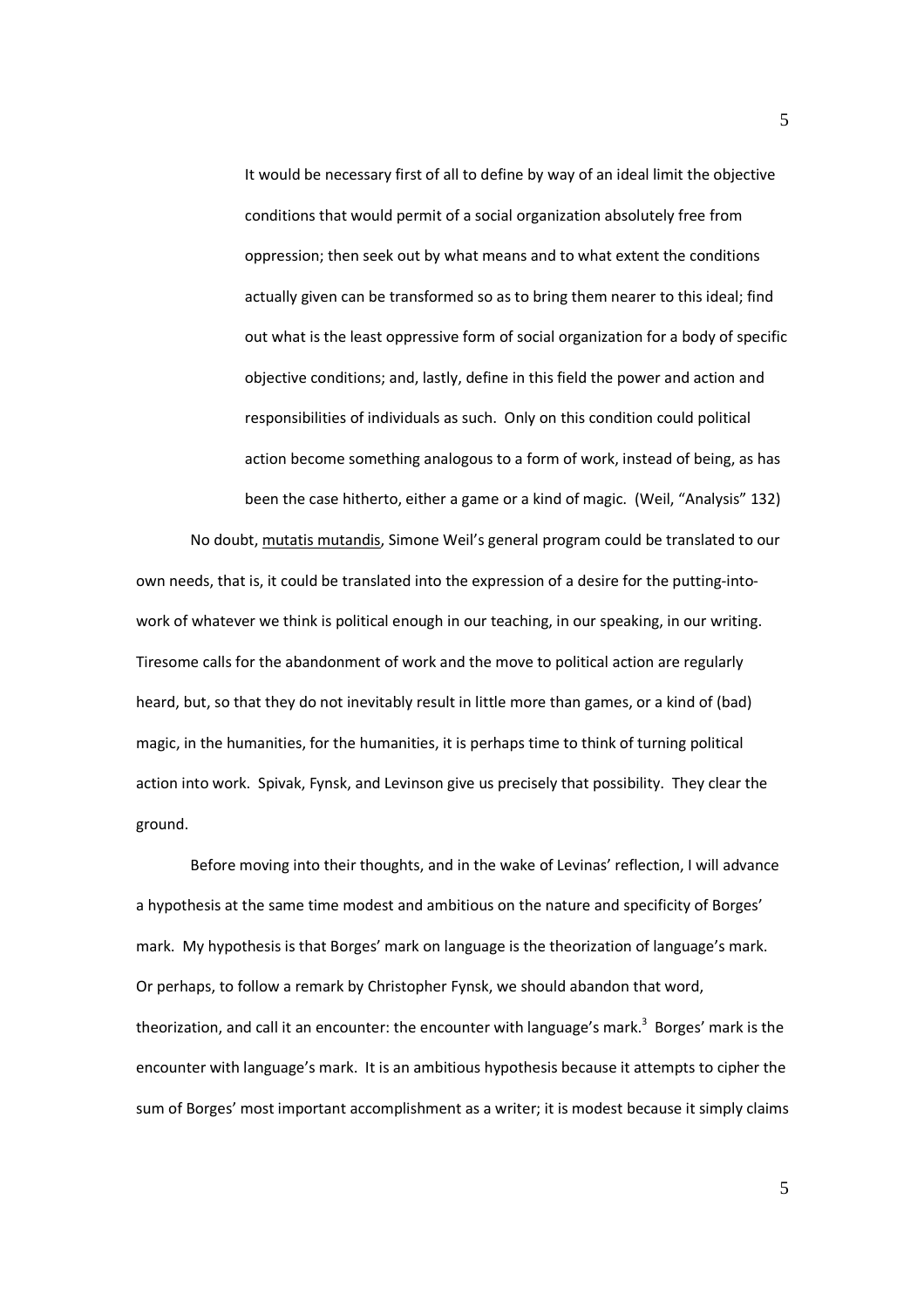that Borges' splitting of the literary into two is the result of a simple fold in language. The Borges event is a fold: his mark on language is a fold in language. We are still thinking—or not thinking—the event of that fold.

 Take "El idioma analítico de John Wilkins," an essay from Otras inquisiciones (1952) that attempts to correct the injustice of the fact that the 14<sup>th</sup> edition of the Encyclopedia Britannica dropped the article on John Wilkins and thus silenced his "speculative work" (221).<sup>4</sup> Borges' interest is on Wilkins's attempt at a "world language" (221). The point of departure is the notion that language is inexpressive, in the precise sense that "all of the languages in the world are equally non-expressive" (222). That is, the non-expressivity of language is perhaps nothing but a historical contingency, but, even as contingency, it has an overwhelming facticity that the creation of dictionaries cannot really correct. It just happens to be the case that languages are non-expressive. We know that. Languages would be expressive if every word carried with it an immediate indication of its own meaning. But they do not. We compensate. We have invented dictionaries in order to give some expressivity to language. Through dictionaries, words find definitions, but of course that is a rather ad hoc and inelegant solution to the basic problem of the non-expressivity of languages: the word luna would not say anything at all were it not defined for us in the most cumbersome of alphabetical ways, as it does not express meaning of its own, and we cannot always rely on the kind of good memory it takes to remember the dictionary by heart, and we do not always have the dictionary close to hand. And of course what happens to luna happens to every word in every natural language.

Wilkins realized this, felt somewhat tormented by it, and set his mind to developing a truly expressive language, in which "every word [would] define itself" (222). If this language could be developed, Wilkins thought, or came to realize, it would in fact do more than spare us the use of memory or the use of dictionaries. It would eventually "organize and encompass all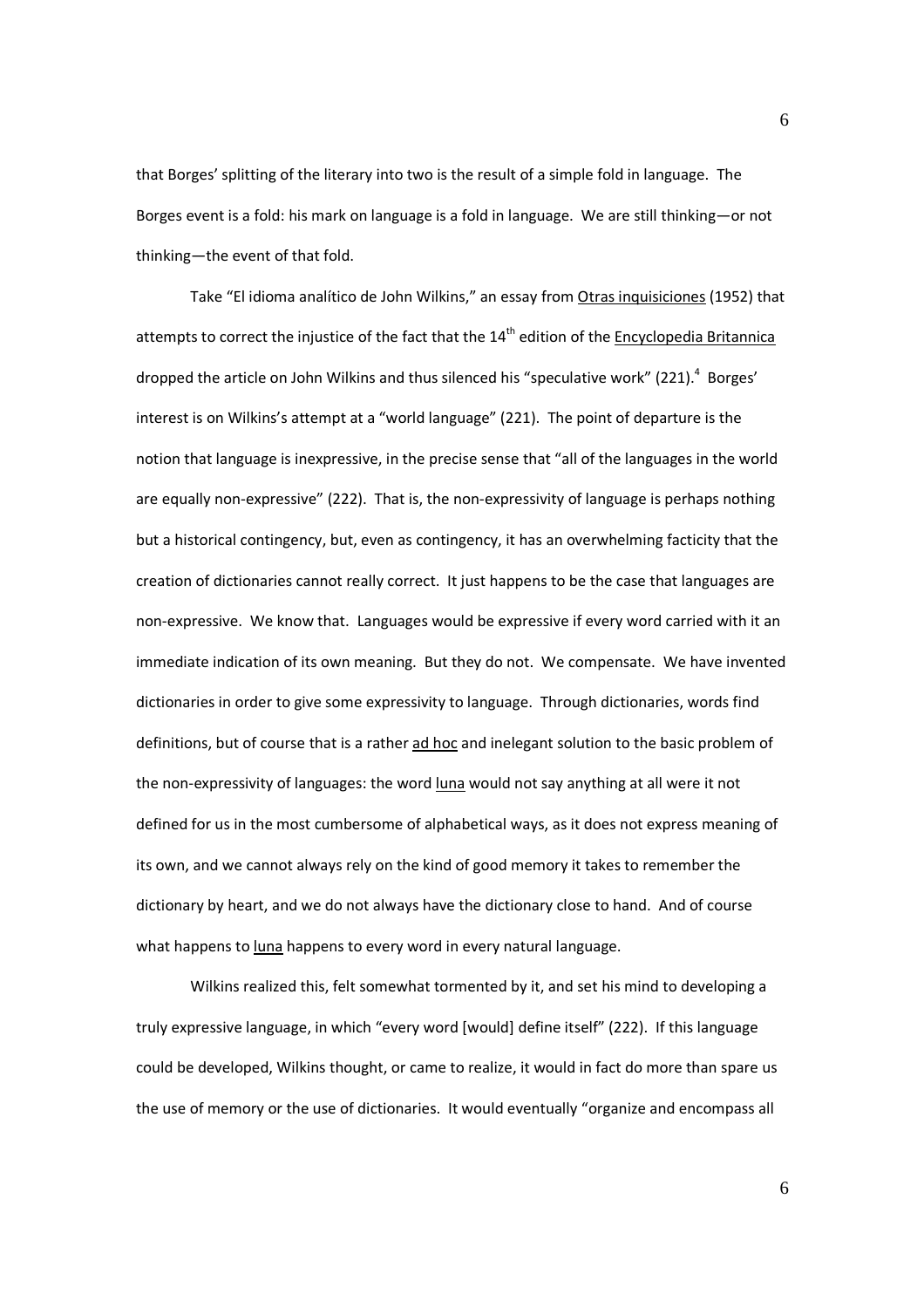human thought" (222), in the sense of every possible human thought, not just in the historical sense, in the same way that arithmetical or algorithmic systems can cipher infinity. Once an expressive language is in place, it is simply a matter of developing it, of letting it come into its own, of letting it come to its own end. It would be an analytical language that, in its full deployment, would provide a total synthesis of the human: nothing thinkable, nothing possible would eventually be left behind.

Thus described, Wilkins' attempt has everything to do with precisely what Levinas understands as the sum of modernity in Hegelian philosophy: with Hegel, "philosophy is guided by the idea of the totality of the real, of its truth beyond the old and the new" (Levinas 127). If for Hegel "to think the new is to raise it to the true"(Levinas 127), then for Wilkins the possibility of his new language is the very possibility of reaching "the supreme freedom referring to all possibilities, to all the acquisitions of European civilization, reuniting all types of knowledge, and interpreted as progress toward absolute knowledge knowing itself absolute and synonymous with Spirit" (Levinas 126). Wilkins's analytical language is in fact the language of Spirit, the true language of the Hegelian Spirit for which dialectics is only an approximate substitution.

 The condition for the development of a language of Spirit is language's full expressivity; that is, words, the words of the new language, can no longer be "clumsy arbitrary symbols" (223), but they must define themselves, and therefore the thing, with rigor and necessity, they must come to express, to say, their referent through their very verbal matter. For this project it is not at all a matter of rejecting the thought that language is a system of differences. On the contrary, it is a matter of radicalizing difference, of exhausting difference, through a systematic, full, and comprehensive mapping of it. In fact, the arbitrariness of symbols is precisely proof of the drastically deficient halting of difference that occurs in every natural language: say, luna, sol, and estrella are not spontaneously expressing of minimal paradigmatic difference across a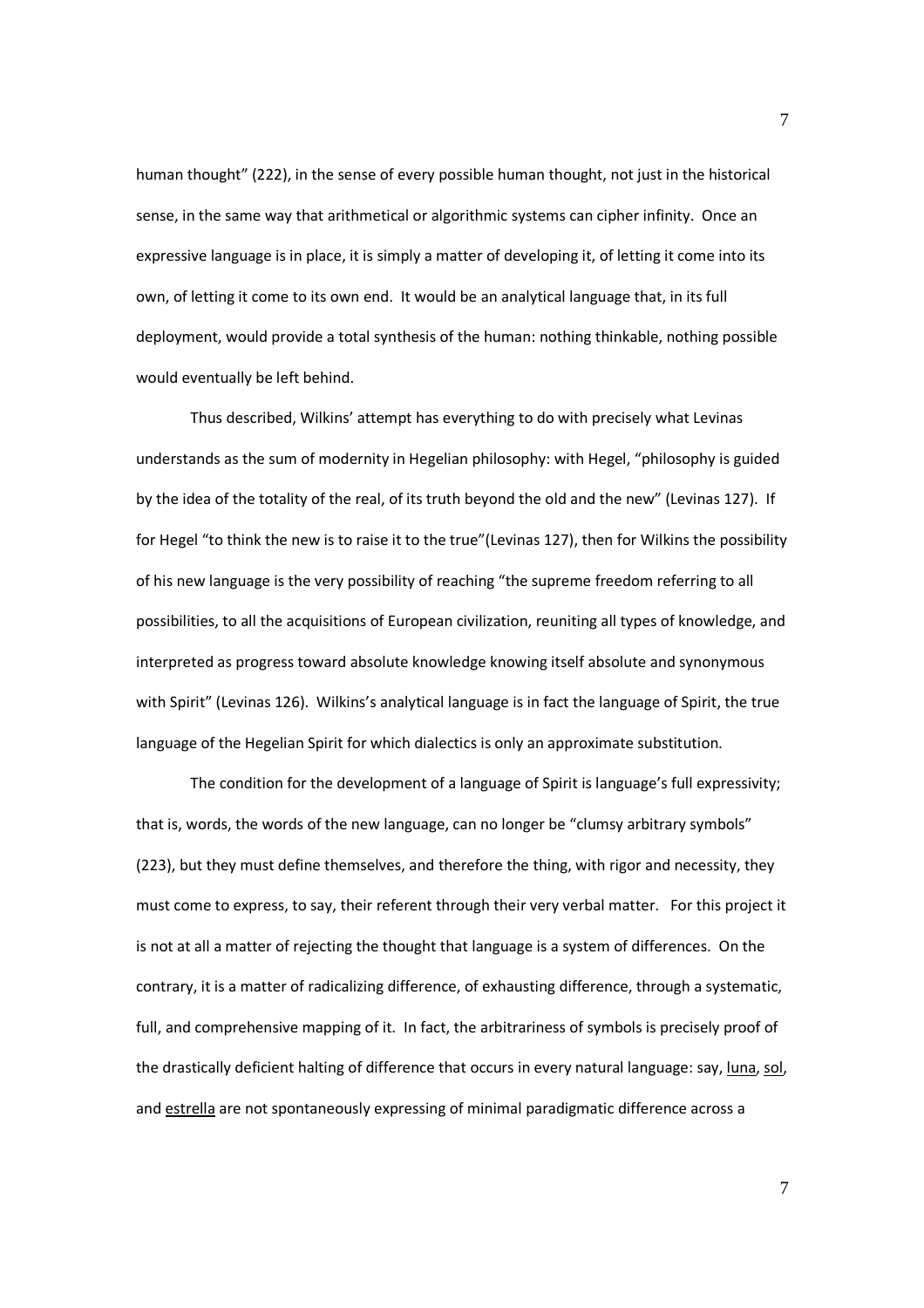continuum. In order for them to express difference they must in fact be supplemented by a definition. But what if we could conceive of a language that could map difference in full systematicity? A language where every minimal difference along a continuum could be expressed by the words themselves? The implication here is that, for such a language, every supplement would be redundant, and thus not a supplement. The exhaustion of difference makes the supplement impossible. There would be no supplement to the very same extent that there would be no possibility of novelty: language itself would have become the ultimate novelty, and through it nothing would any longer be exterior to consciousness. There would be no difference between thinking and being, and the difference between action and thought would have been reduced to a problem of mere utterance. Does this possibly solve Simone Weil's problem regarding the putting-into-work of political action? This was the dream of inverted Hegelianism.

 Borges says that Wilkins set out to develop precisely this language in 1664 (222), that is, in a year that we can easily relate to the conventional beginning of European modernity (indeed, Wilkins's important roles in the promotion of Galilean science, the creation of the Royal Society, and his insistence on the opening of the English university in the wake of the Revolution make of him a prototypical figure of the modern. Even his doctoral degree in Divinity had something to do with the signing of the Peace of Westphalia on October 24, 1648.)<sup>5</sup> But the problem immediately became obvious—and, as we can expect from Borges, the problem is not circumscribable to poor old Wilkins's project, but becomes a problem for modernity as such. In order to map the universe, you must map the mapping. This is not a trivial discovery, but rather the site of an aporia for philosophical thought. It would be true, Borges thinks, that a sufficiently developed, that is, a totally developed analytical language would immediately offer a total synthesis of the universe. But the problem is that, prior to the total synthesis, the originary

8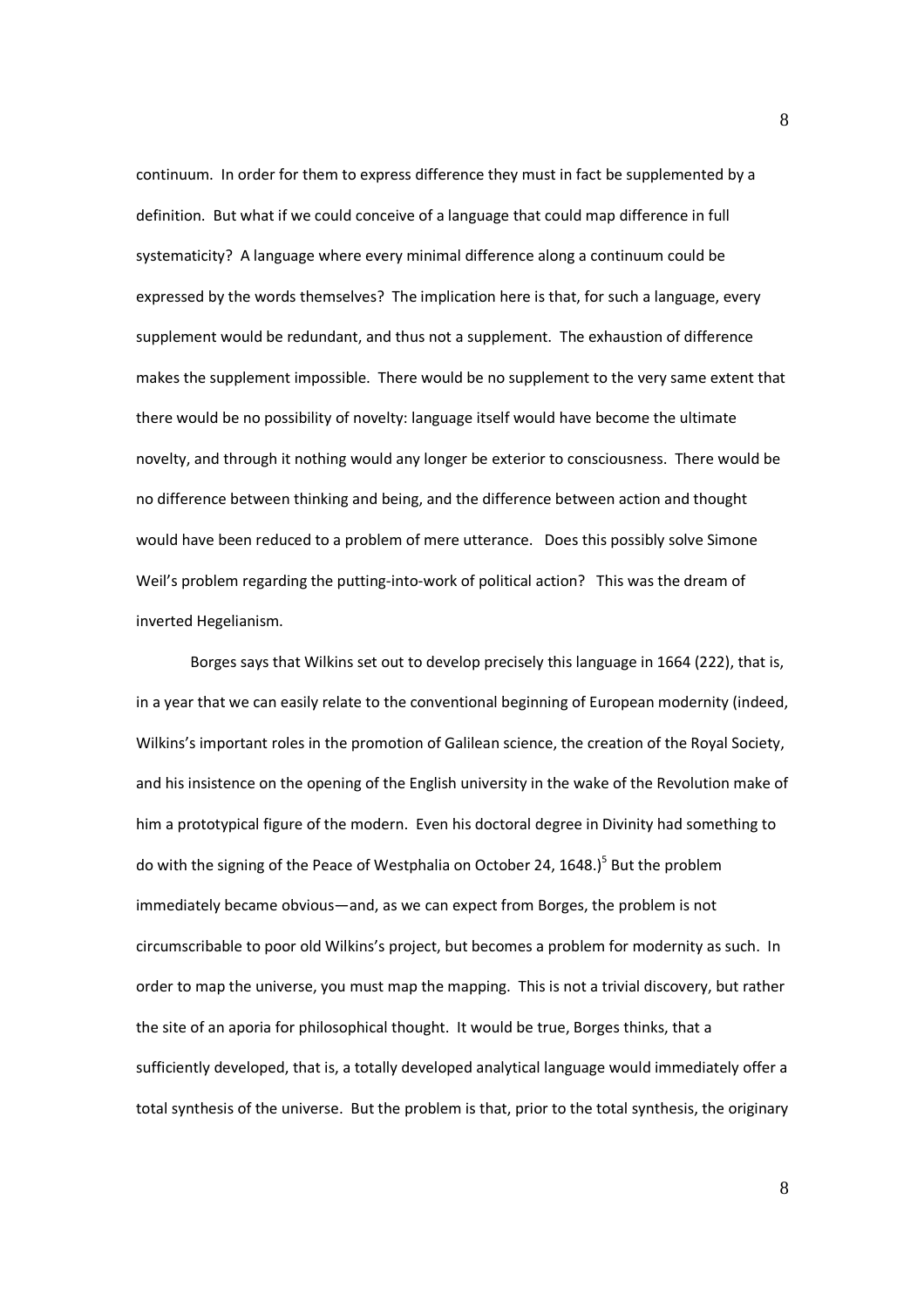synthesis that could alone provide the analytical categories is not available. Descartes's cogito is not enough, as the Kantian determination of the originary synthesis of apperception would not be enough either, for the problem happens not at the level of the subject but at the level of language itself. The Kantian categories are already a reflection on language, they do not found language: they think of language, and not of the thing, which is precisely, already for Kant, that of which they cannot think. Say that you start off with a provisional division of the universe, of the thing in the universe, or of the thingly universe, into either ten or one hundred and thirty genera, so that your analytical language could proceed through setting and subsetting to assign reciprocal values to signs and divisions (for instance,  $\underline{b}$  would mean "animal," and  $\underline{ba}$  would mean "mammal," and bad would mean "man," and bada would mean "rough man," and badas "rough man with criminal tendencies," and badass would mean, well, "badass"). The problem would still be with your provisional division, since, in the necessary a priori absence of the final synthesis, it will forever remain "arbitrary and conjectural" (224), and then necessarily "an exercise in chaos" (223). The provisional division is a marker of the fact that every division is provisional, and this fact, if nothing else, is beyond the purview of language—of every natural language, and therefore of every analytical language as well, including mathematics. Yes, on the one hand, the provisionality of every division organizes the final idiomaticity of language. On the other hand, it limits every language to necessary idiomaticity.

 Wilkins's project, in its very failure, anticipates therefore the catastrophe of every dialectics, as no dialectics is able to start off from divisions that are not already a result of the dialectic itself. In other words, every dialectics posits a provisional originary synthesis that is based on a provisional final synthesis, but the provisionality ungrounds its necessity: every dialectic, because finally ungrounded, is always provisional. As provisional, every dialectic is an exercise in chaos. Borges, through Wilkins, establishes his mark on language as the fold of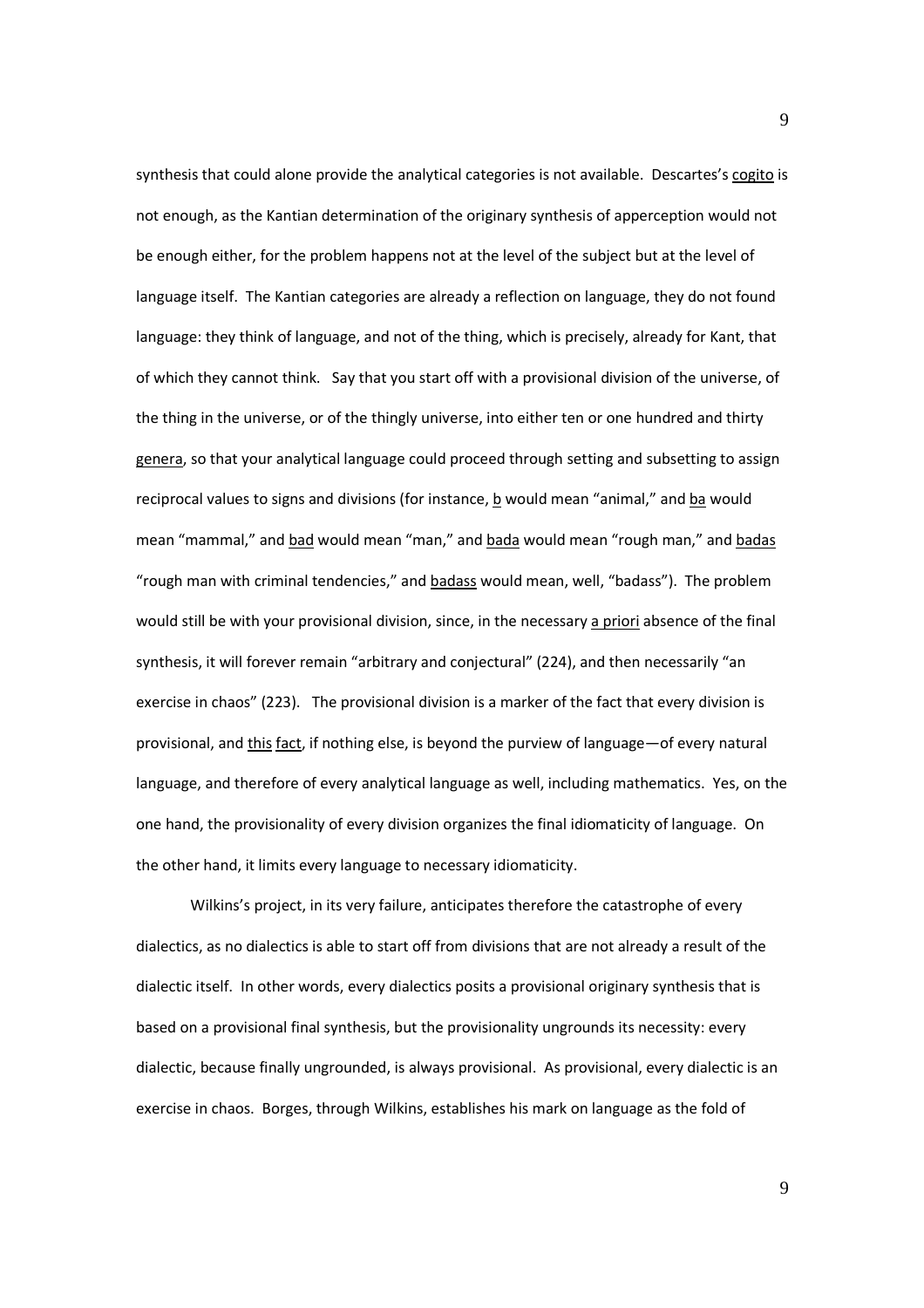dialectics into itself, the end or disaster of dialectics through what we could call the synthetic aporia, or the aporia of synthesis. There is no originary synthesis without final synthesis, but there can be no final synthesis without originary synthesis. Things remain arbitrary and conjectural, in other words, because we do not know what the universe is, or "no sabemos qué cosa es el universo" (224)—it is the thing that remains beyond language. We cannot therefore establish a full analytical language. Irreducible originary ignorance dismantles the pretensions of the human to thorough self-constitution, to sameness, to ontological stability. There is no saying of the final referent, because the final referent remains concealed even as it lends itself to uncountable provisional translations. Knowledge opens the abyss whereby there is no such a thing as knowledge.

 We must proceed, Borges concludes, to invent our own dictionaries because we lack "the words, the definitions, the etymologies, the synonyms in God's secret dictionary" (224), that is, provided there is a God, provided that it is not the case that "there is no universe in the organic, unifying sense that such an ambitious word has" (224). This is precisely what we do not know, the thing, or whether there is a thing. We proceed with what Borges calls "human schemes" (224) in the impossibility of knowing (whether there is) a divine scheme. One of those human schemes is literature. Borges says that, beyond hopes and utopias, the most lucid words ever written on language are some words by G. K. Chesterton. They are skeptical words about the possibility of representation. Literature is always already the expression of a fundamental limitation: the belief that our words, our noises, can signify "all the mysteries of memory, all the agonies of longing" (225). Belief stands, of course, for originary synthesis—every system of beliefs is always a substitution of the (impossible) originary synthesis.

 The problem is not therefore our difficulty or impossibility of saying anything new, or of encountering the new without immediately dissolving it as such. It is rather the overwhelming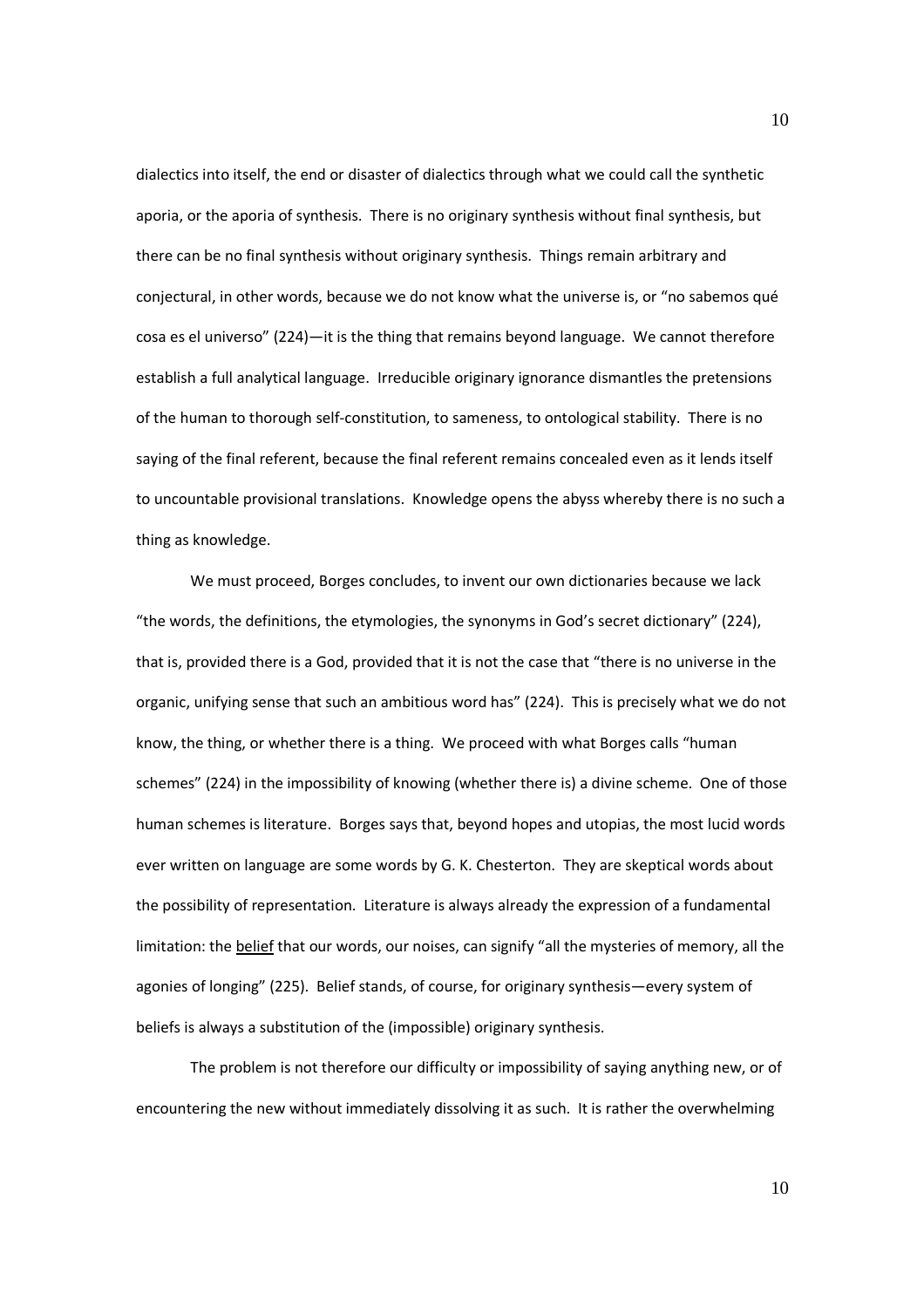triviality of ceaseless repetition within the limited combinatory of the substitute human schemes. The discovery of the impossibility of originary synthesis is in fact the beginning of European nihilism. Our languages are in fact analytic despite their lack of natural expressivity, but only because they cannot be anything else. We live in a second-order analytics enabled by our dictionaries. We live in the arbitrary and conjectural structure of supplementation created by our provisional syntheses. Within it, difference is always already exhausted because of the extreme predictability and circularity of our arguments. The problem always is that the stories we tell ourselves and others are the stories that can be told, whereas, perhaps, the only stories worth telling are those that remain outside our range, unreachable, on the side of the thing. If a story can be told, we have to assume that it has always already been told: language does fold upon itself. The fold in language is thus language's own fold: a recoil in the face of the absence of an originary synthesis, of a true encounter with the thing itself. Borges, who shows this to us throughout his work, and not just in "El idioma analítico de John Wilkins," thematizes his work on language as the encounter with language's mark. We live there, in our possibility to think or not to think of its implications. Borges's event may have been just that, a fold in language, the fold of language's fold: an analytic development. But it points to the problem of the epistemological justification of literature, of literary reflection, as a field of knowledge.

## II. Othering and the Political

 Gayatri Spivak's, Christopher Fynsk's, and Brett Levinson's new books are commensurate to the thought of language that Borges makes necessary. The point is not to say that Spivak, Fynsk, and Levinson are faithful to the Borgesian legacy. To the extent that their books are committed to a metacritical reflection on what Fynsk terms "fundamental research in the humanities," my interest is to explore some of their arguments in order to find orientation in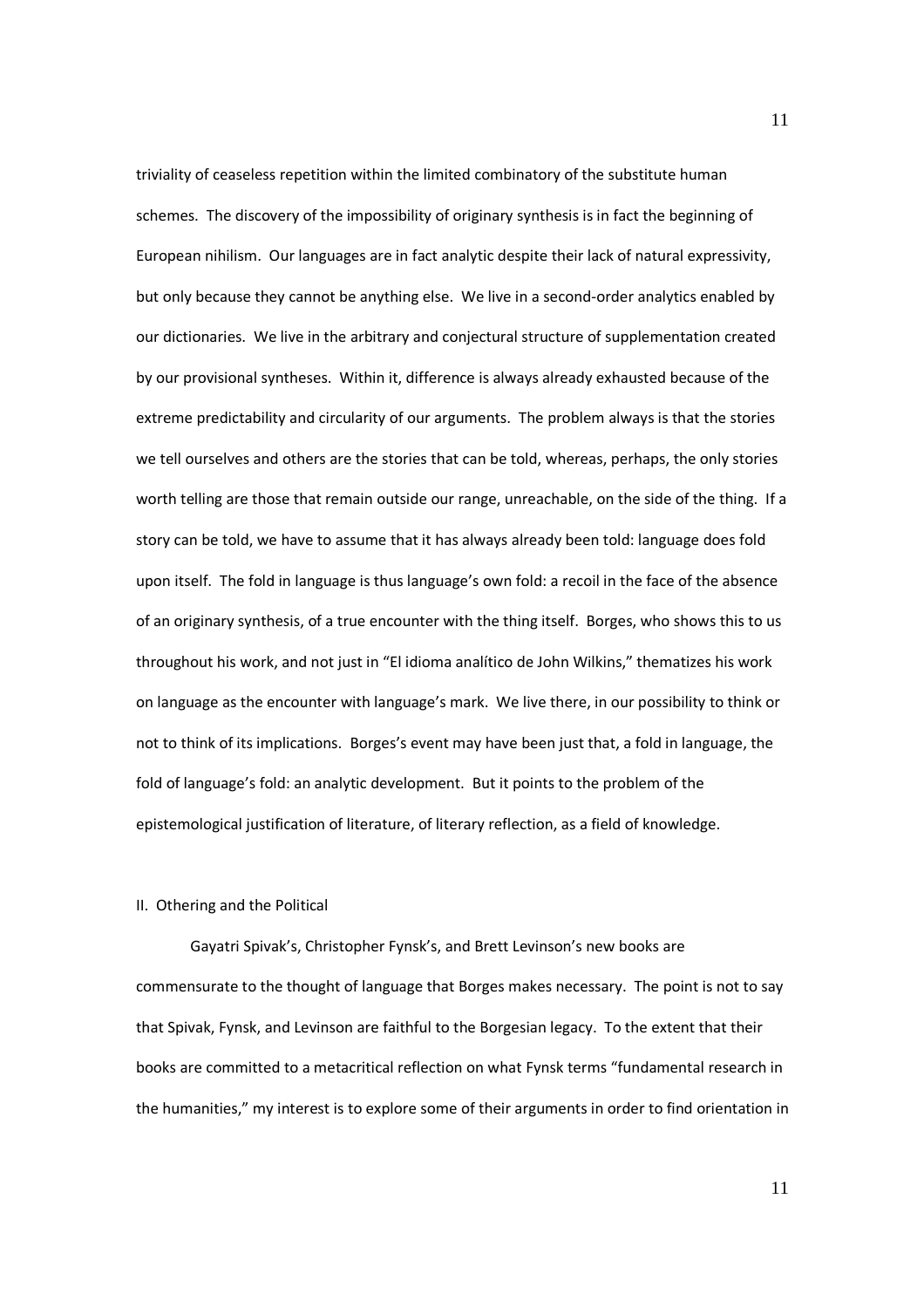them for the development of our task. If our task is historically marked by Borges' work, the question is, how are we to develop fundamental research in the humanities starting from what I called the synthetic aporia, that is, the thought that the representational possibilities of language condemn us to a second-order analytic of endless repetition of the supplement? Is it possible to go from language into language? Can we keep the irreducible gap between language and the thing from dooming our attempts at putting political action into work by means of words and by means of a reflection on words? Must the humanities accept their ornamental role as mere producers or reproducers of dictionary supplements? Can we reply to Levinas' "impossible exigency"?

Many of us started our careers as literary critics in the mid 1980s and were forced to move into a kind of reflection that led us seemingly away from literary topics into what the profession generally calls theory. It is perhaps time to make the case that we did not abandon literature, rather that the literary expelled us from itself as a consequence of a certain historical exhaustion of the literary: from itself into itself, then, and that was, in a very minor way, our own event, the event of our profession, for at least some of us. My argument is of course that Borges brings that exhaustion into historical accomplishment. In the wake of that exhaustion of the literary through the discovery of the fundamental limitation of representation, what is fundamental research in the humanities today?

 Spivak's initial formulation, which is far from demanding a return to the literary, that is, merely a return, or merely to the literary, is that we need a "new Comparative Literature, whose hallmark remains a care for language and idiom" (4). Spivak approves of Jacques Derrida's notion according to which "philosophical 'concepts [cannot] transcend idiomatic differences'" (10), so that the understanding of idiomatic differences in their radical linguisticality is a necessary dimension of the production of knowledge. Indeed, for Spivak the understanding of

12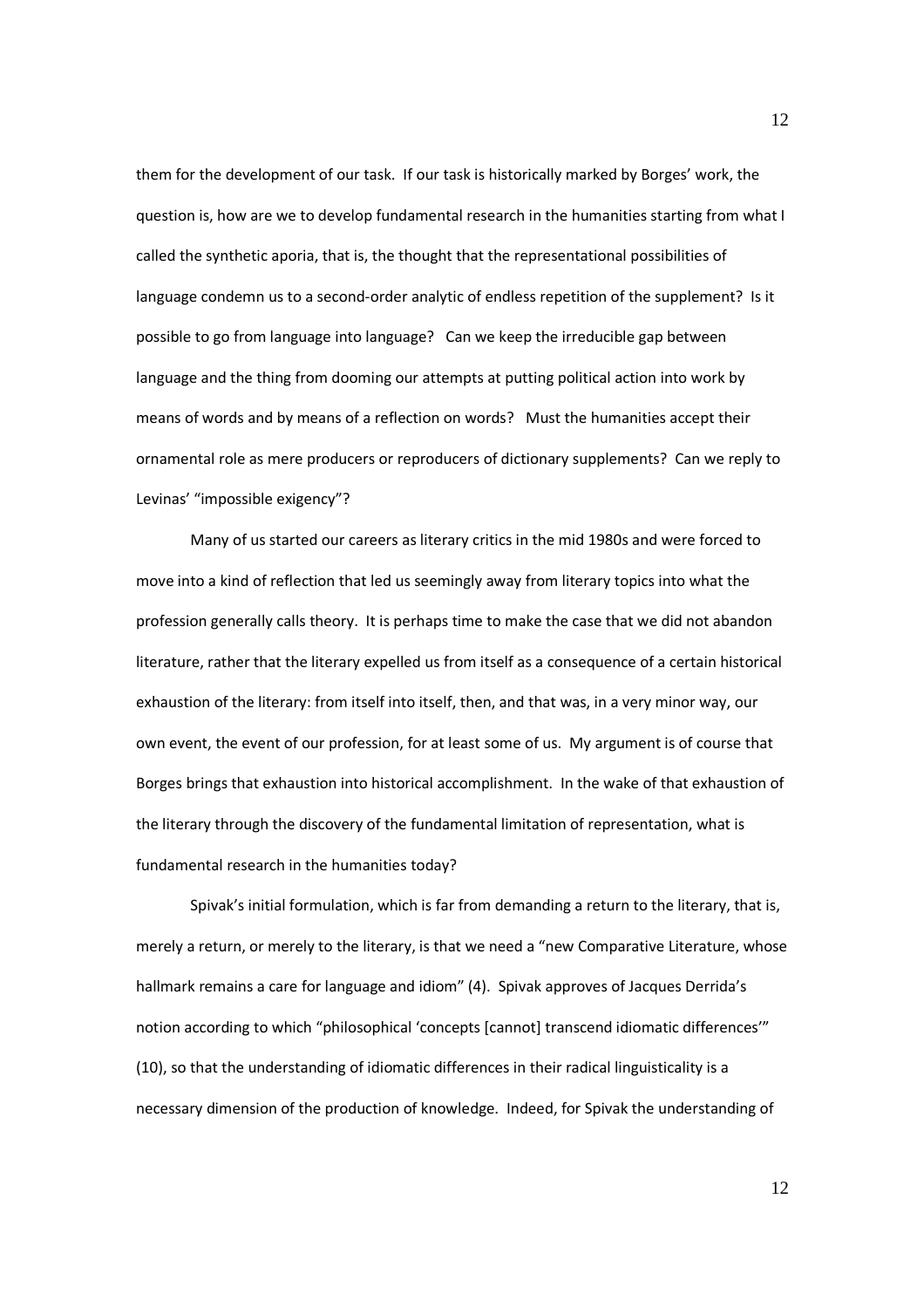idiomatic difference may be knowledge itself, a knowledge that is therefore postconceptual and postheoretical, not based on an imperative of transcoding but rather on "othering . . . as an end in itself" (13). Othering imposes a fundamental concern for the "literary specificity [or idiomatic difference] of the autochthone" (13). There is, Spivak says, an "immense heterogeneity of the subaltern cultures of the world" (16), and such a heterogeneity is our burden and our responsibility. Othering is the only possible non-suppressive response to heterogeneity. "Our own undecidable meaning is in the irreducible figure that stands in for the eyes of the other" (23). It was this figure that sent us into theory, into cultural studies, into subaltern studies—it was this figure that organized our professional event (for some of us). Now, rather than just following it, we have to think of it, Spivak says. In Borges' essay, othering is of course the very principle of the originary synthesis: the fundamental reminder that there can be no capture of the real; hence, that attention to it is all that is possible. But what is this attention is not itself the figure of the relation without correlatives, beyond the pairing of noesis with noema, beyond the link of thinking and the thought, or of vision and the viseé in Levinas' formulation?

 This irreducible figure is language's mark. According to Spivak, we have a choice: to heed the "clamor for the rational destruction of the figure, the demand not for clarity but immediate comprehensibility by the ideological average" (71), which is of course the fallen reproduction of the Hegelian dream, or "to learn to read" understood as "to learn to dis-figure the undecidable figure into a responsible literality" (72). To dis-figure the figure: what can this "responsible literality" mean as the event of a new Comparative Literature, that is, as the goal of fundamental research and the definition of what needs to be done? Responsible literality is the political task of the new Comparative Literature Spivak calls for. If the irreducible figure "stands in for the eyes of the other," then to move towards a dis-figurement of the figure means moving towards a non-capturing encounter with the other. Responsible literality is a strategy of

13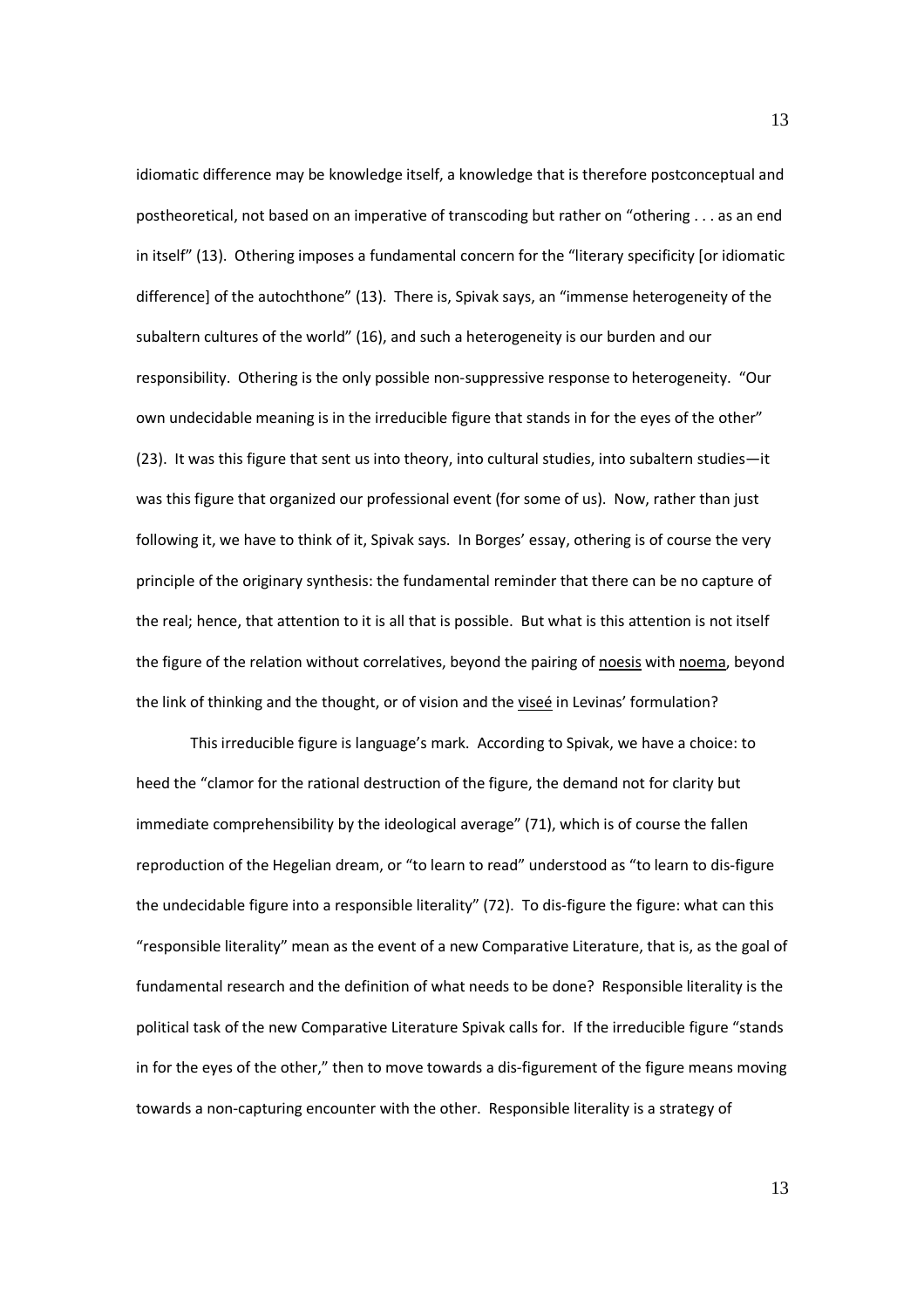encounter. This is Spivak's response. Can it be read, as I think it should, as something other than mere wishful thinking, yet another pious call for respectful submission to the untamable but sacred identity of the wild man, the barbarian, the postcolonial, the poor, or, finally, he or she who is for whatever reason the image of the Christ, whereas we can really do not a lot more than assume our guilt like Pontius Pilate eventually did?

 Literality as a political task implies a necessary abandonment of literality, as it implies an abandonment of language in the move towards the other. But it is a peculiar abandonment: an abandonment to language, in a sense, since what is abandoned is the mastering of figurality, which is what is meant by its "rational destruction." Attention to literality is rather an embrace of language in its ultimate idiomatic difference, there where language opens onto its condition of possibility: perhaps the collectivity that forms it or is undecidably formed by it, in any case the provisional originary synthesis that is precisely not ours, and hence manifests an other relation to the thing. Othering, in the sense of a move towards the radically idiomatic heterogeneity of the world, implies traversing the disfiguring figure of the literal, in order to reach the literal. But reaching the literal is, then, traversing the literal as well, in an affirmation of responsibility towards the other. What kind of responsibility? How is this consistent with what I have called Borges' mark?

 Borges argued for the impossibility of a world language. Wilkins' attempt at constructing it was nothing but a somewhat admirable failure. The will to a world language was always already based on the belief in the existence of a universe, understood as an "organic and unifying" whole. The will to a world language was the will to discover God's secret dictionary. If there were a world language, then the possibility of a real exhaustion of difference through the total synthesis of universality would have been reached. But there is no world language—there is not one, there isn't one, or it is indiscernible. The exhaustion of difference is then no more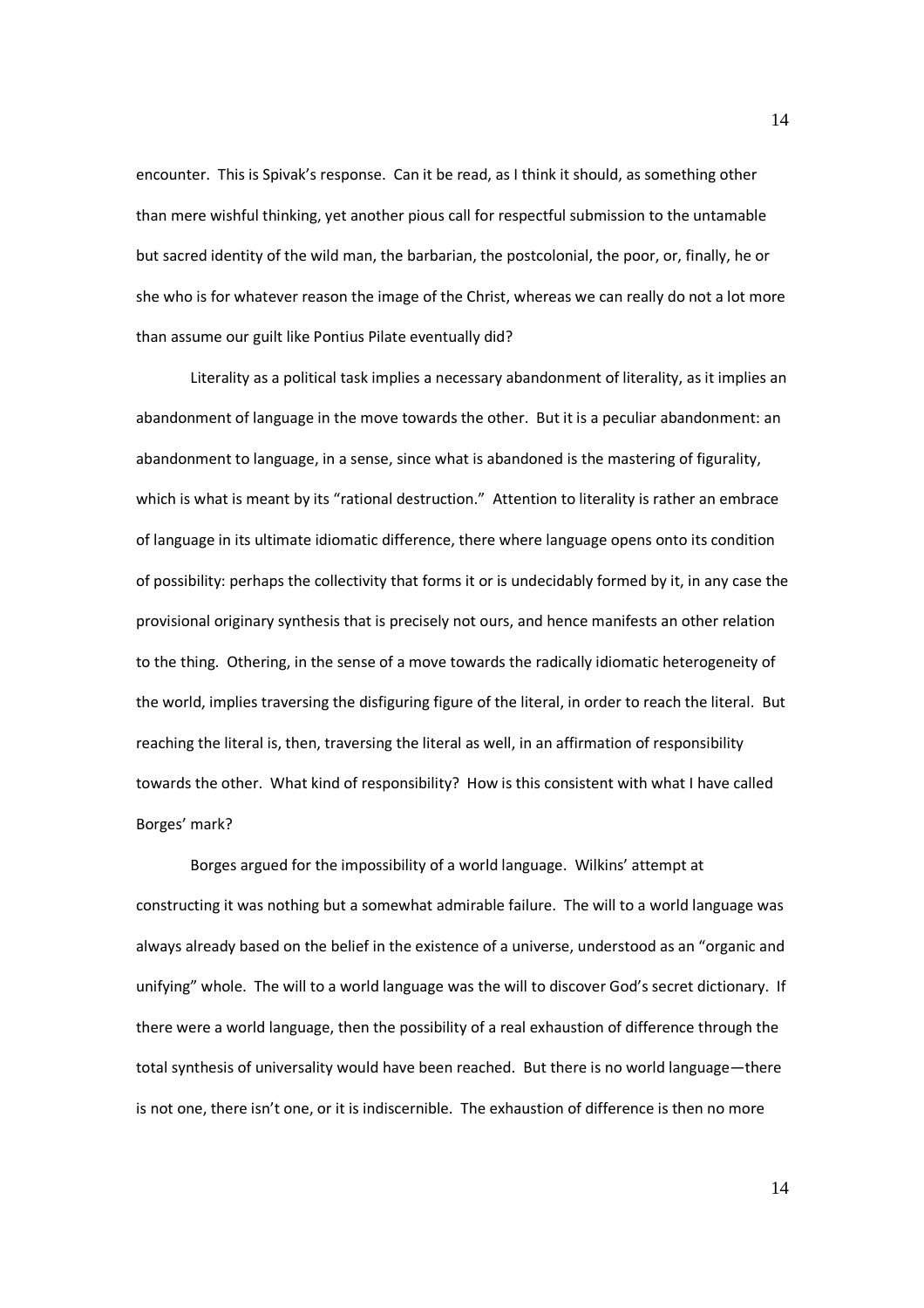than rehearsed, in a fallen and derivative way, through the will to a world language, through the second-order analytics of our calculation, through the dogmatic establishment of provisional originary syntheses, which occupy, always and in every case, the role of ideology. Colonialism was nothing but the imposition of it, but it is perhaps more biting to note today that the problem is not reducible to coloniality. It is in this sense that Spivak says, remarkably twice in her last chapter, "identity politics is neither smart nor good" (84; 92). Every identity politics is the supplement of an attempt at world language: the possibility of another dictionary, or of finding the lost dictionary, or even the lost page in the chain of equivalences. In the face of the uselessness of every dictionary project, old and new, to overturn the problem of nihilism, in the face of the Borgesian discovery that every belief, every historical crystallization of the fetish, is the substitute for an unreachable originary synthesis, and nothing else, we need something else—something, Spivak says, other.

 Spivak quotes Derrida as to the motivation of othering. Othering is a peculiar end as it can only be motivated by what exceeds any motivation, a requirement "for an increase or a supplement of justice" that responds to the "experience of an inadequation or an incalculable disproportion" (13). There is an experience of incalculability which is precisely the experience of the limits of the idea of a world language: that the world cannot be calculated, that its heterogeneity is beyond the reach of any possible language, that there is singularity, this is the experience of language itself, not just as an analytical machine that reaches the limit of its own capacity, but also of language on its other side, in its full idiomaticity, in the uniqueness of its every utterance. The experience of idiomaticity is the experience of othering: heimlich is unheimlich. "The Heimlich/Unheimlich relationship is indeed, formally, the defamiliarization of familiar space. But its substantive type does not have to be the entrance to the vagina. Colonialism, decolonialization, and postcoloniality involved special kinds of traffic with people

15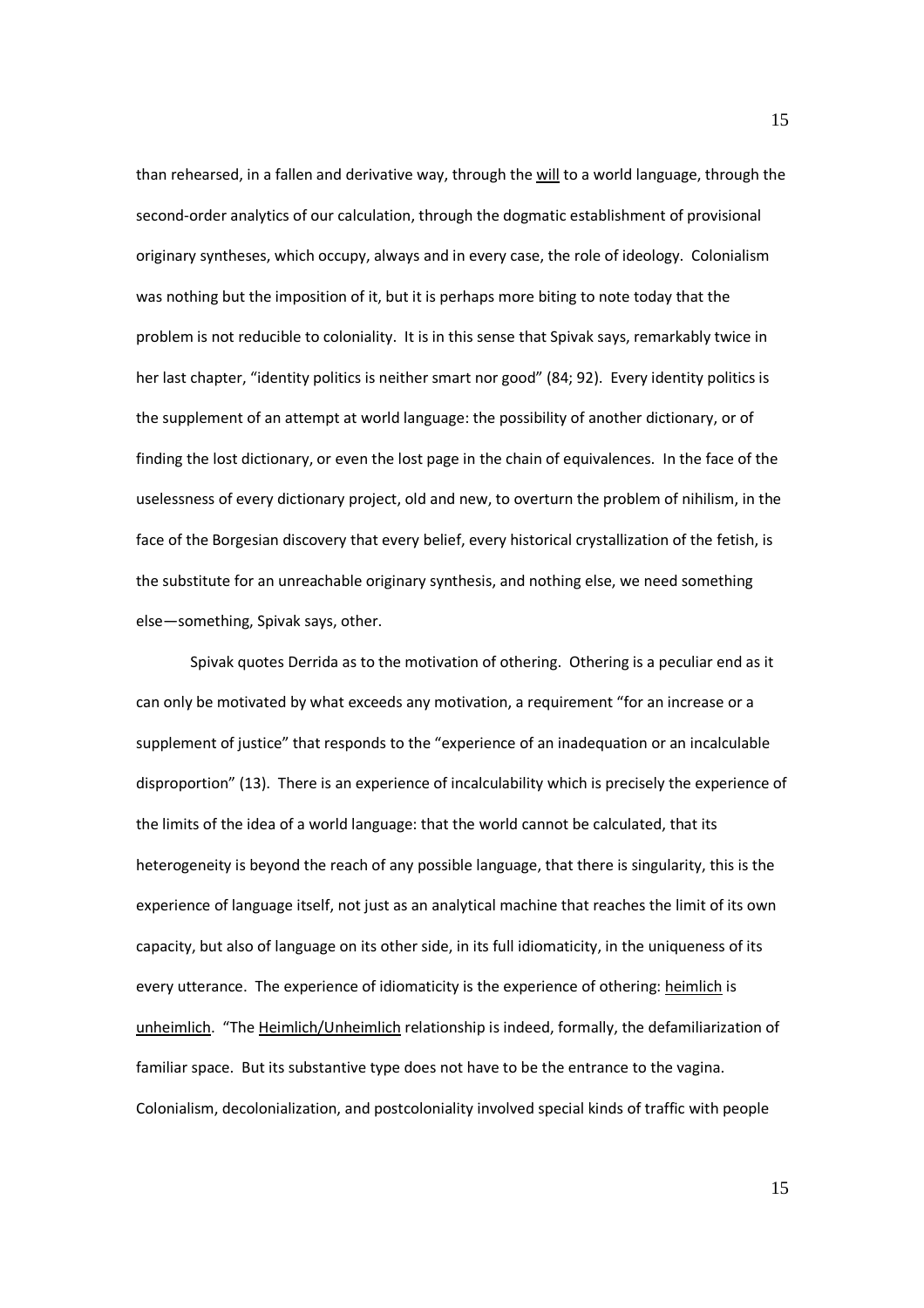deemed 'other'—the familiarity of a presumed common humanity defamiliarized, as it were" (77). The inversion of the sign of coloniality is the dis-figuring of the figure: responsible literality is the conversion of the relation between idiomaticity and othering into a "planetarity" that no longer accepts the dialectics of us/them. "Alterity [must remain] underived from us; it is not our dialectical negation, it contains us as much as it flings us away" (73). There is no dialectic, after a certain point: and that is the point that interests us.

 Christopher Fynsk's The Claim of Language defines the practice of thought as "a practice of the limit—a passage to the very limits of the languages that constitute a multifold and discontinuous space of time and meaning" (9). Also for Fynsk we confront a choice in our use of the practice of thought: "as long as . . . thinking remains directed by a totalizing construction of the symbolic horizon of the language of Capital and Technik (as the horizon against which it unfolds), it can do no more than spin off versions of its sovereign, but properly impossible, task, and reproduce endlessly the nonpositive affirmation of its difference from that symbolic order" (18). The alternative is to give up on the notion of the transcendence of thought, always "beholden to the totalizing designs of critical theory and perhaps even the metaphysical dream of unity" (19), and proceed "from what exceeds the reach of these forces (starting with the facticity of human existence itself and that exposure of the human that grounds the ethical relation)" (22). Fynsk calls this second choice "the thought of the singular event (whereby existence is exposed)" (21). This thought of the singular event is—can be read—as the only possible response to Borges' mark; as the very wake of the injunction it imposes on us.

 The exposure of existence, then, as an act of thought constitutes every time a performative event: "in every case, there is an engagement with the other, an interrupting exposition" (36). And for Fynsk, as for Borges, this can only be accomplished through an engagement with "the question of language at a fundamental level—i.e., where a question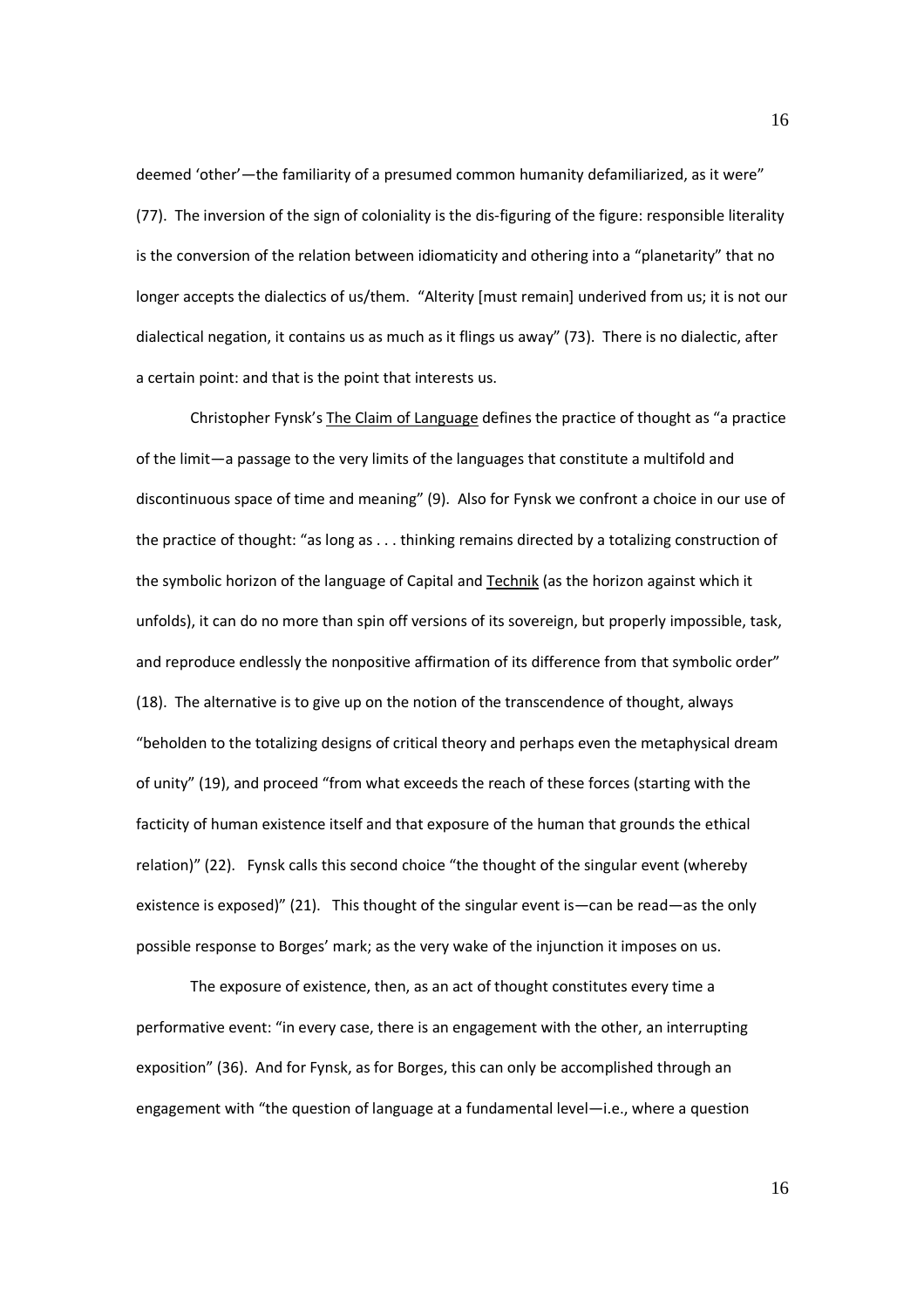concerning the being of language opens to the possibility of rethinking notions such as experience, material being, or 'the human' itself" (60). The thinking of the singular event is also an abandonment of humankind to language as a sort of radical "opening to alterity" (67). Language is what exceeds finite determination. It exposes the human as it establishes a relation to human finitude, as it in fact appropriates human finitude to its own limitation.

 That radical alterity exists, and that it cannot be mastered, is for Fynsk, as for Spivak, the beginning of the way for fundamental research in the humanities today. This is again consistent with Borges' synthetic aporia, in that the renunciation of totality that it imposes changes the sign of the task of thought from an attempt to capture or reproduce the organic and unifying universe—this is the self-defining task of the thought of Capital and Technik, but also the thought of theory, the thought of a world language insofar as it does not give up the "metaphysical dream of unity"—to a thinking of the exposure in the ethical relation. Language, insofar as it is a failed synthesis, nothing other than a second-order analytics, opens onto its own abyss, through idiomaticity, to the finitude that institutes it—from which a new thought of experience, materiality, or the human can spring. This organizes for Fynsk the need for a transformative pedagogy, a pedagogy of "usage" or of "originary exposure" which sets forth from the fact that "before any speech, there must be a kind of 'yes,' a 'yes' that remarks and assumes the originary exposure . . . of the human essence that is at the limits of language" (35; on pedagogy 73). Importantly, Fynsk quotes from the French version of Derrida's "Force de loi" what amounts to Derrida's first articulation of the notion of a "passive decision" in the name of justice: "Such a decision is at once super-active and suffered, it retains something passive about it, even unconscious, as though the deciders were free only to let themselves be affected by their own decision, and as though the latter came to them from the other" (Fynsk 87 n19). A pedagogy of originary exposure or of the passive decision is a radical pedagogy of idiomatic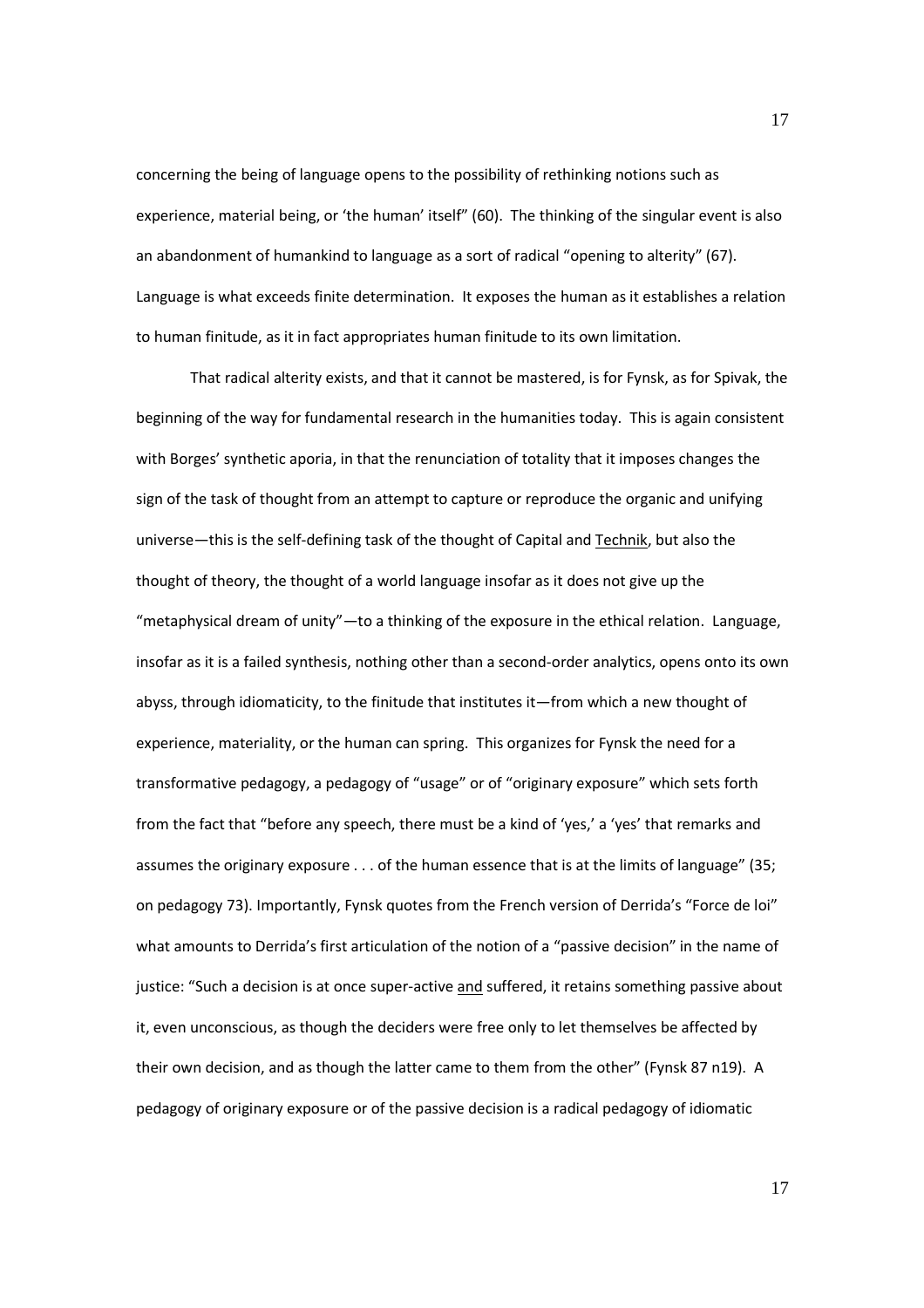heterogeneity in Spivak's sense: a necessary corollary of Borges' discovery that fallen human schemes can never substitute for the trace of the absence of a divine scheme, a necessary measurement of the consequences of the incalculable disproportion between the human and that which the human must fail to accomplish. This pedagogy of originary exposure is already the relation without correlatives that responds to Levinas's impossible exigency.

 There is nothing mystical about this, or misty-eyed. Rather, it opens the radicality of the critical enterprise to its own limits, through a necessary effort at othering, which is not voluntaristic, charitable, or even particularly generous: it is simply that which we cannot fail to do, insofar as it also is what we cannot but fail to accomplish. Othering, as ontological rupture, is what we get in the absence of the onto-theological God, in the absence of a world-language, or in the absence of a belief in the dream of originary unity. We can call it justice, as Derrida does, or the practice of an interrupting exposition to the other, in Fynsk's formulation, or the responsible literalization of idiomatic difference, in Spivak's. It is also the opposite of market thinking, in Brett Levinson's formulation.

 For Levinson, market occupies the very space of Borges' world language: "the market is not simply either an economic or a social field. Nor is it reducible to a site of media explosions and corruption, multinational corporations, unbridled technological development, Western expansion, cultural homogeneity, crass individualism, cybernetics, or teenagers milling about the mall. Instead, . . . the market is itself a way of comprehending, of knowing the globe. Better said, it is a 'sense of the world' that threatens to bring knowledge, even the need and desire for knowledge, to an end" (1). For Levinson, as for Spivak and Fynsk, and for Borges, "resistance to the market . . . hinges largely on the maintenance of language" (9). How so? I cannot do justice to the many analyses in Levinson's book, so I will concentrate on one of them: the analysis of Jacques Ranciere's notion of the political in chapter three.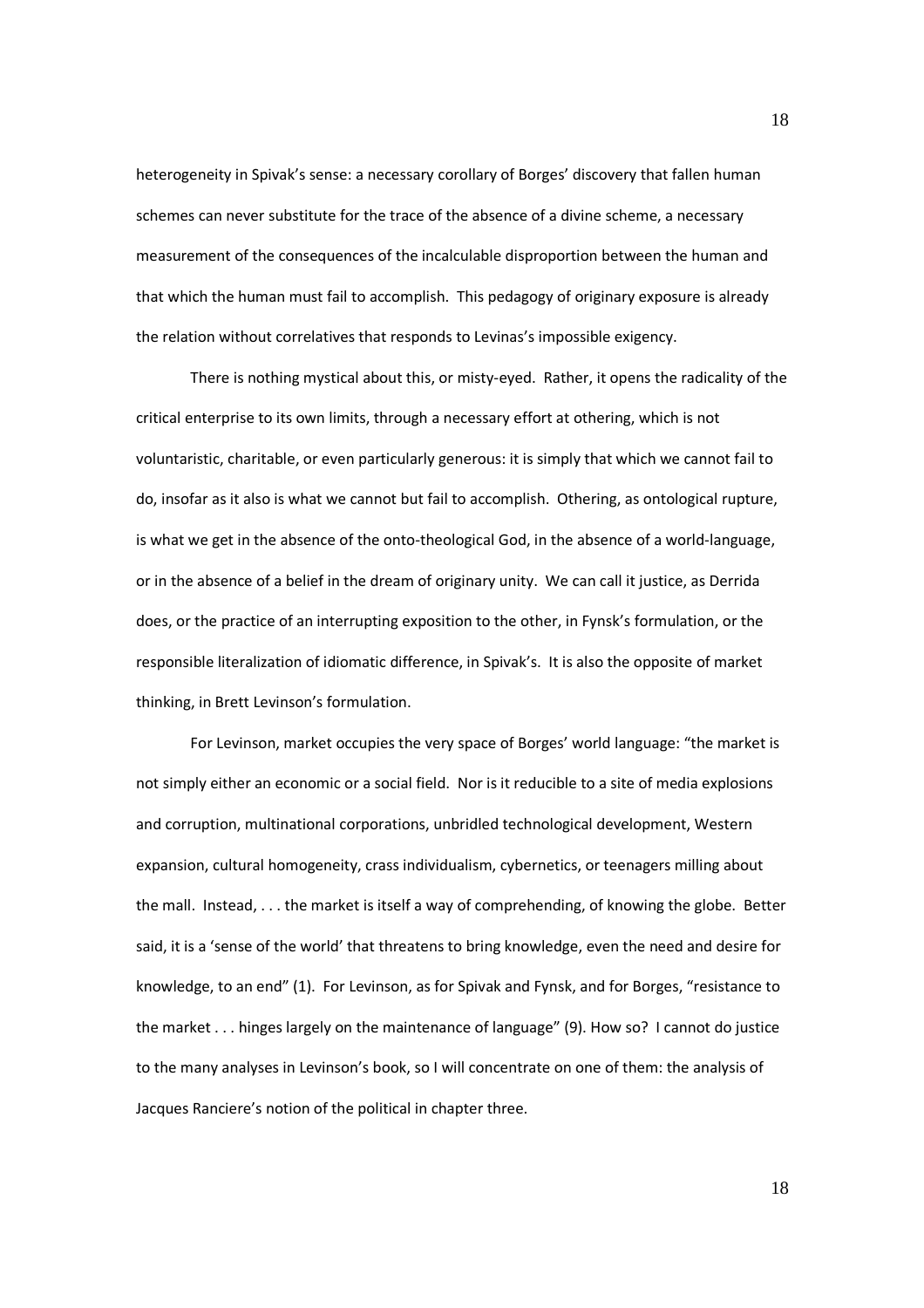Levinson's notion of the political, based on the maintenance of language, will give me the chance to bring my argument to an end. What is offered in Levinson's book is the principle of a radical political critique of knowledge formations on the basis of a "something else," a fold in language that is and remains irreducible to market/state thinking (every thought of the market, Levinson shows, is also a thought of the state). The main insights in Levinson's formulations are consistent with and advance the theses put forth by Spivak and Fynsk, and are also fully commensurate to the Borgesian legacy.<sup>6</sup>

 The premises of Levinson's argument are given in Market and Thought's Introduction, in the critique of the so-called "linguistic turn." The argument is therefore historical, in the sense that Levinson wants us to consider a historical rather than an eternal state of affairs. The linguistic turn refers to the effects of poststructuralism in the human sciences. Levinson finds in it a fundamental limitation, a betrayal of language rather than language's embrace. The linguistic turn is, according to Levinson, responsible for the historical disclosure of "three matters:"

- 1. the arbitrariness, contingency, displaceability, and constructed character of all meanings, truths, and laws;
- 2. the fact that these conventional stances, acting as if essential, bar alternative truths, therefore alternative subjects, from emerging; and
- 3. the alternatives themselves, which, when liberated from the established or essentialist certainties that have concealed them, when emancipated from the signified or dominant discourse and added to the field of legitimacy, create not just another fact but a plurality of potentially valid statements and positions: plurality as synonymous, now, with the given, equality, truth, and universal freedom. (10)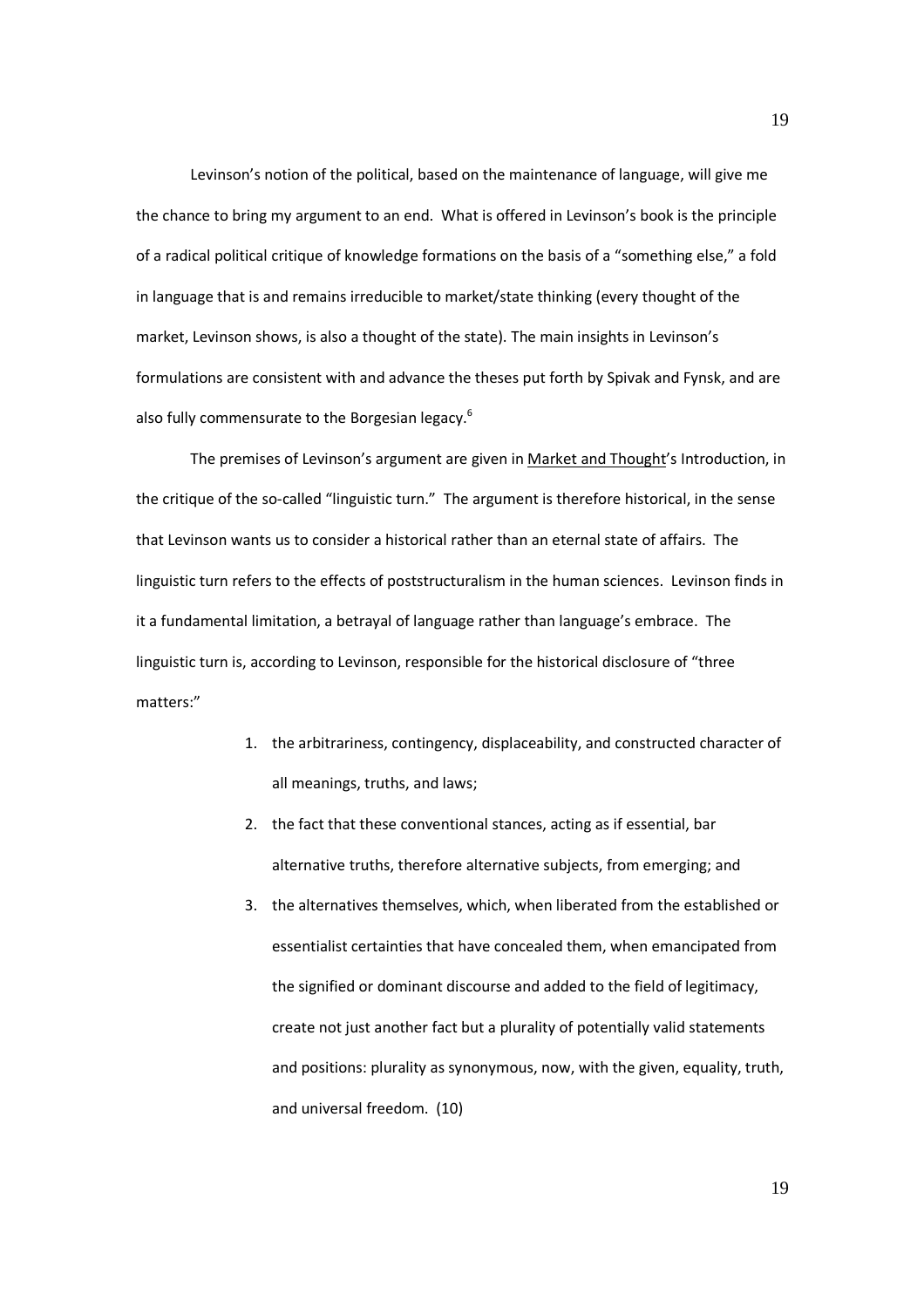The question that Levinson raises is whether the multiplication of sites of legitimacy forms an ultimately viable path for the "general emancipation of humanity" (11). Is it not rather the case that the radical opening to the signifier reduces the possibility of political emancipation to the very extent that it promotes an understanding of the social as a mere aggregation of selves, as a consequence of which "the equality of anyone and everyone becomes identical to the total distribution of the people into its parts and subparts?" (12). But the latter quotation is already from Jacques Rancière's Disagreements. Levinson's analysis of Ranciére's notion of the political starts off, therefore, with a question that is already fully within the Borgesian fold: Wilkins' analytical language would have been a language of the signifier, where the difference between signifier and signified would have been erased, would have in every case gone without saying. Can a language of the signifier, that is, a fully analytical world language, without remainder, a language of the radical exhaustion of difference, preserve the possibility of language as such? Of politics? For Levinson the state/market duopoly, in the very opposition of the two terms, which mimics or represents the opposition between signified and signifier but ultimately assimilates it to the signifier's logic, is the enemy of the political, and therefore bars the very possibility of emancipation precisely by assuring us of the fact that emancipation has always already been accomplished: that there are no longer any chains, that only a full deployment of the synthesis is missing. The state/market duopoly organizes language on the basis of an "it goes without saying" that is paradoxically the fullest historical incarnation or expression of Wilkins' project: the artificial endowment of language—world language—with full self-expressivity.

 Rancière says: "Politics exists wherever the count of parts and parties of society is disturbed by the inscription of a part of those who have no part . . . Politics ceases . . . wherever the whole of the community is reduced to the sum of its parts with nothing left over" (Levinson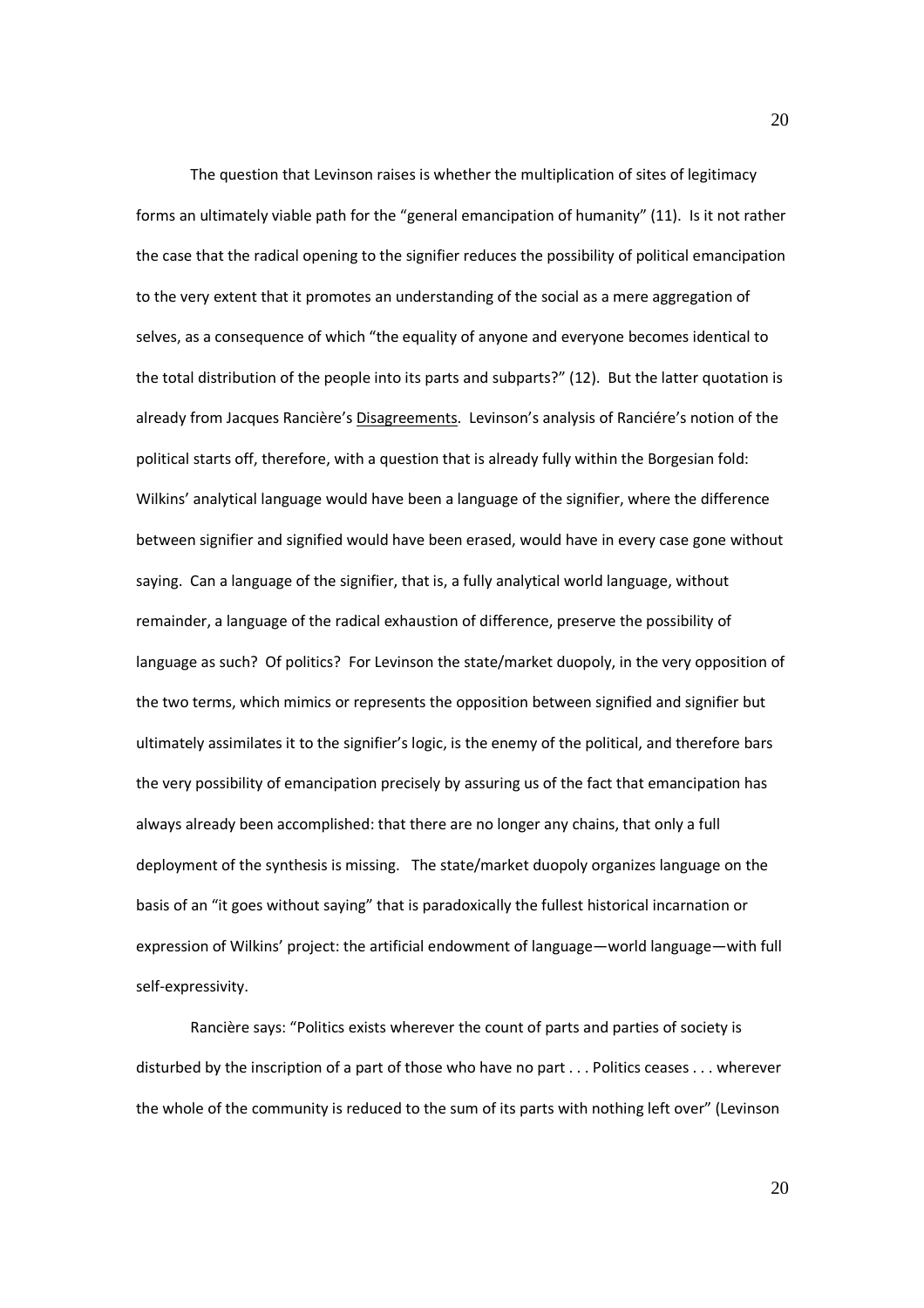59). When the whole of community is reduced to the sum of its parts with nothing left over: this was the Wilkinsian dream of a world language. The region of the state/market duopoly, that is, our present, hegemonically characterized as "consensual postdemocracy," is precisely the region where politics has ceased, since it names "an accumulation without limits, one that adds on indefinitely to itself, but whose additions never alter the whole. The sum is, or builds, an unlimited pluralism that conserves homogeneity, the One" (670), a world language where difference has been exhausted, and where no disagreement is possible. The end of politics is the beginning of a world language. Within consensual democracy, within the state/market duopoly, nothing thinkable, nothing possible has been left behind. Or, rather, what gets left behind is disagreement as such, in the form of language as idiomaticity, language that demands inscription as the limit of consensus and as the demand of politics. In consensual postdemocracy "the part of no part" can receive no inscription, as the wronged subjects "stand for . . . the sole material thing—language—that cannot be counted, that does not count, in any count. Language is the common, the equal sign of the equation that cannot itself be added in to the sum total. Stated differently, the part that is no part is neither a who nor a what but any who that embodies a thing that is not a what (all whats can be tallied), that is not an object of representation . . . Politics starts, in short, when a given who appears as language, as the disposable offense within a whole that is itself wrong" (72-73).

 Language is the condition of the political, as language bars the conflation of signifier and signified through the very maintenance of their duopoly in state/market thinking. Language is the "/," the bar itself: the inscribed possibility of inscription that remains, as such, without saying. Saying it, then, that is, saying the saying, or, what comes to the same, saying the unsayable: this encompasses Levinson's project of a thinking opposed to market thinking on the basis of the sustainment and maintenance of language as idiomatic inscription; Spivak's thought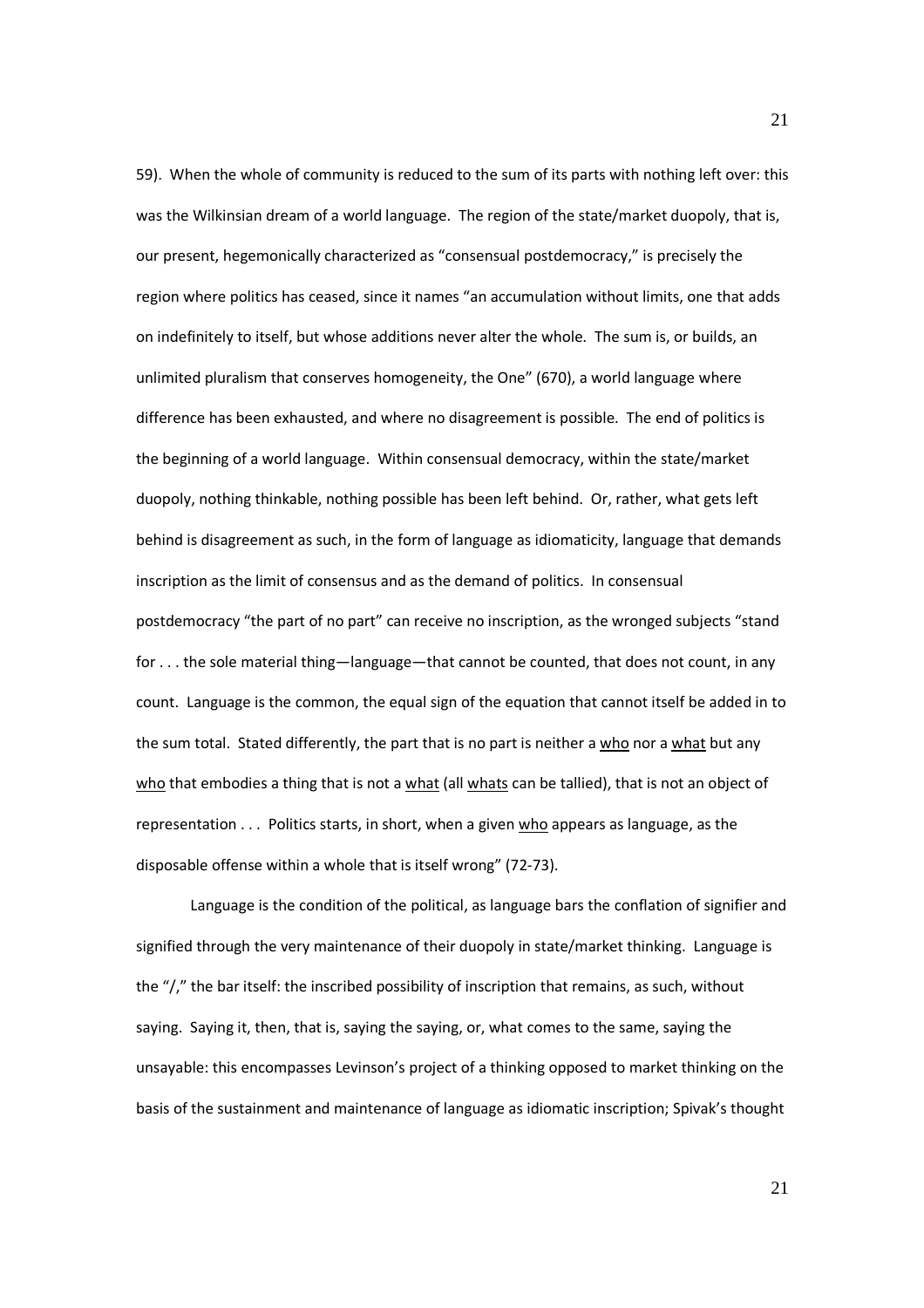of a responsible literality as radical othering; and Fynsk's thought of the singular event. It is also the sum total of that which cannot be summed up: the necessity that the realization of the synthetic aporia imposes on us. This is the task of fundamental research in the humanities today. Literality returns, as literarity, in a strategy of othering that comes to occupy the place of a politico-academic project in the wake of the failure of cultural studies as a substitute formation for world language. This is still within Borges' fold. But how can we be more precise in order to draw out an explicit program for our own work?

 Levinas concludes "The Old and the New" by presenting the thought of "deportation" as the name for a thought "independently from consciousness, not according to the negative concept of the unconscious, but according to the perhaps most profoundly thought thought, that of dis-interestedness, which is a relation without hold on a being, or anticipation of being, but pure patience" (135). Deported thought is for Levinas the very possibility of exposure to the new. There is no exposure to the new without an interruption of ontology, without an interruption of the perseverance of sameness. Patience is the very humanity of the human, understood as "the putting back into question of the good conscience of being that perseveres in being" (135). A practice of patience, then, as an interruption of sameness, as the exposure to the interruption of sameness, but not for the sake of difference, rather for the sake of the concreteness of the other, of the other human. Levinas takes deportation to be the sign of the deep avowedness of the human to precisely that which no originary synthesis can ever capture—what is in language beyond language, what language conveys without offering, what is in idiomaticity beyond idiomaticity itself. Is this not what Spivak's literalization aims for, without aiming? Or Fynsk's notion of exposing existence to the singular event? Or Levinson's devotion to thinking whatever goes without saying every time that something, or somebody, "goes without saying"?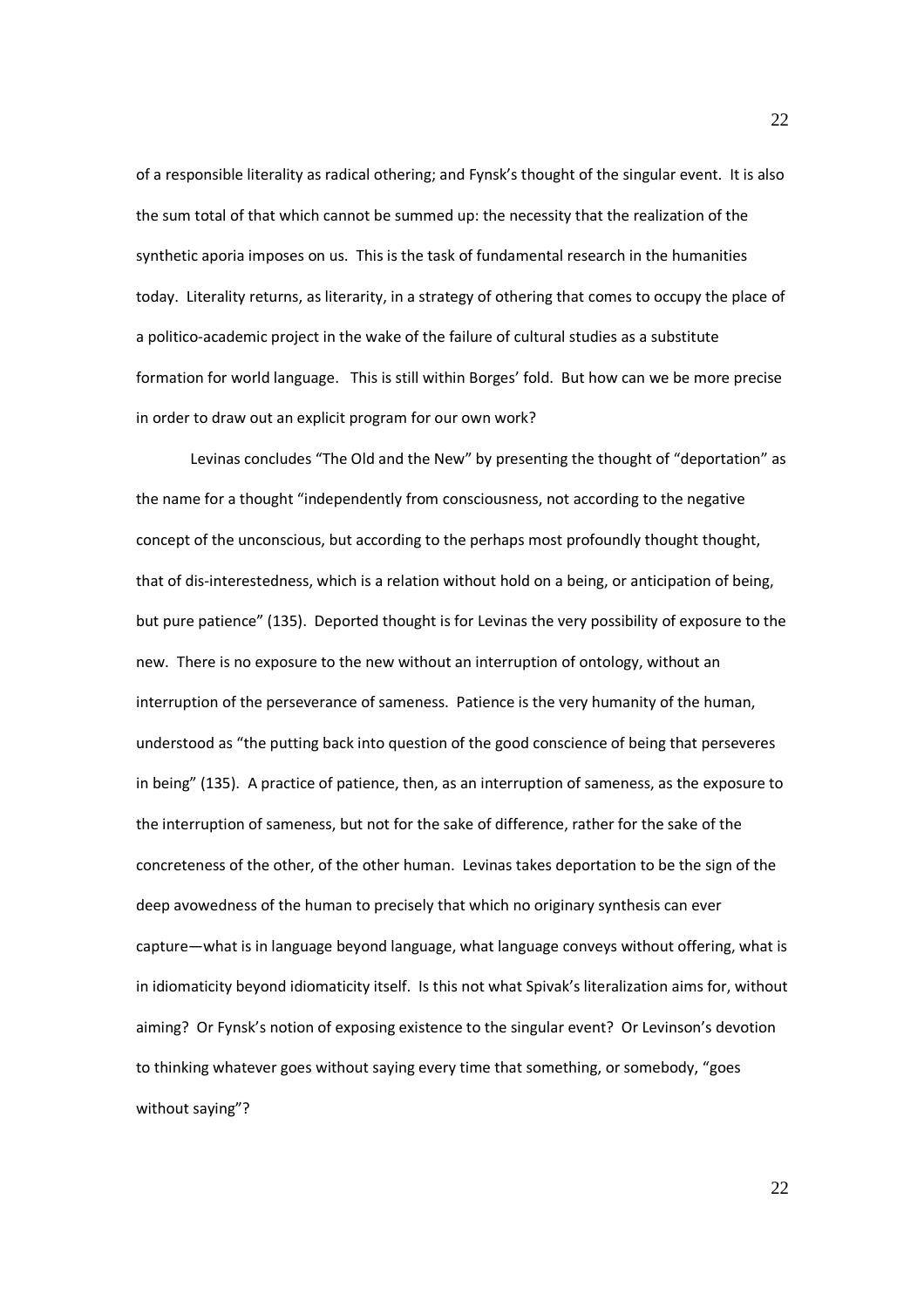This might be then the program for a non-Hegelian or a-Hegelian reflection on the literary. No longer, as it was for instance in Fred Jameson's at the same time inaugural and epigonal 1986 essay "Third World Literature in the Age of Multinational Capitalism," the development of a world language, of a grammar for the understanding of world literature—but rather a patient attention to the deep idiomaticity of dis-interestedness, that is, no commerce, no interest, no capture, and no relation between names. Let us make it explicit: it is the impersonal and the anonymous that require attention through every idiomaticity, through every singularity, for only the impersonal and the anonymous, in every person, and in every text, safeguard the sacredness of the unnameable, that in the human that bears othering and that makes a claim, without which sameness, even the very sameness of difference, would shamelessly obtain. As Weil puts it in one of the last essays she wrote, "Human Personality," "at the bottom of the heart of every human being, from earliest infancy until the tomb, there is something that goes on indomitably expecting, in the teeth of all experience of crimes committed, suffered, and witnessed, that good and not evil will be done to him. It is this above all that is sacred in every human being" (51). Attention to the impersonal demand of the other, and then patient articulation of it—this is the putting into work of our work in literary reflection.

Alberto Moreiras

University of Aberdeen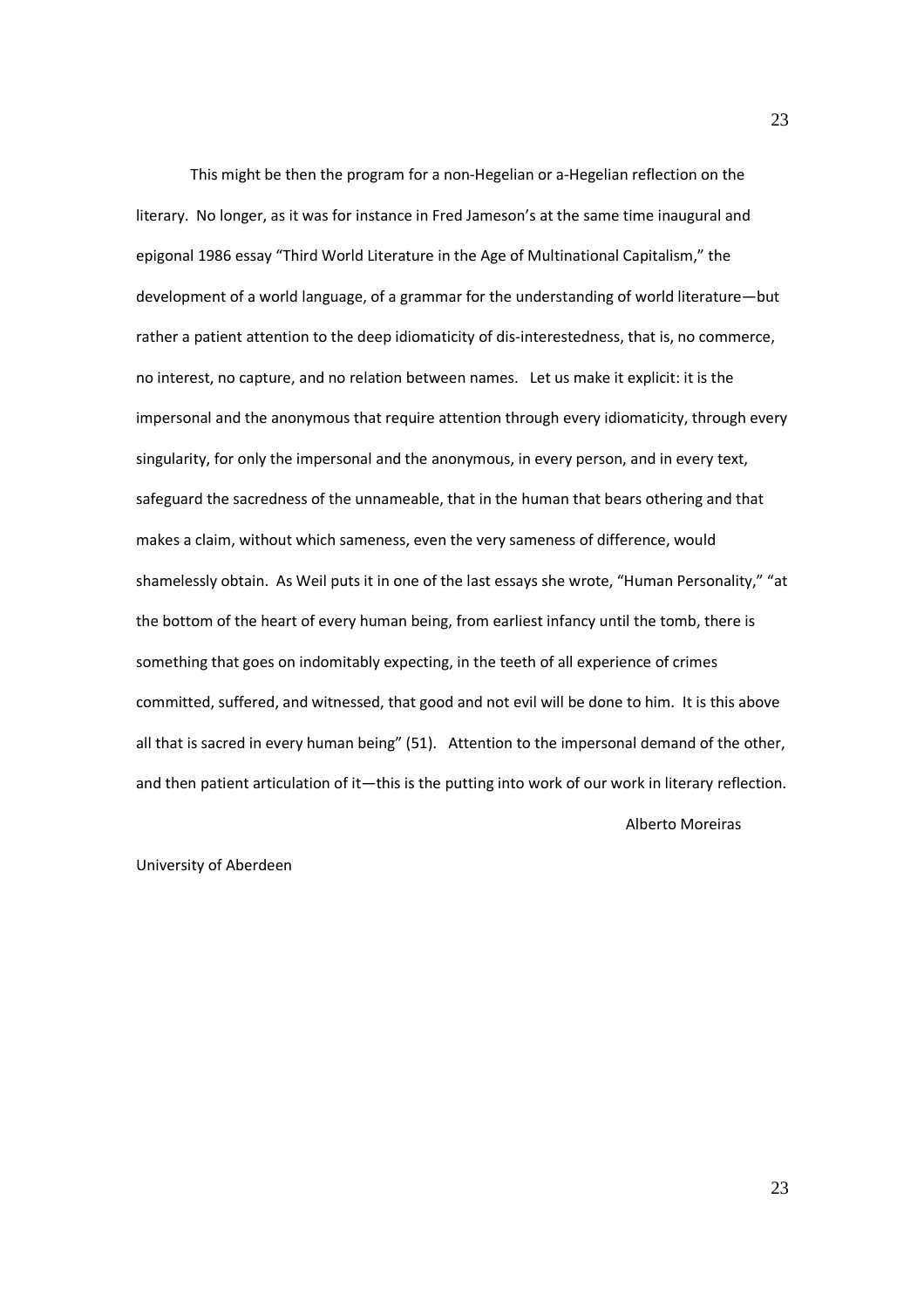## Works Cited

Borges, José Luis. "El idioma analítico de John Wilkins." Otras inquisiciones. In Prosa completa. Vol. 2. Barcelona: Bruguera, 1980. 221-25.

Chaitin, G. J. "Meta-Mathematics and the Foundations of Mathematics." EATCS Bulletin 77 (June 2002): 167-79.

The Encyclopaedia Britannica. A Dictionary of Arts, Sciences, Literature and General

Information. Eleventh Edition. Volume 28. Vetch to Zymotic Diseases. New York: The Encyclopaedia Britannica Company, 1911.

- De Man, Paul. "Conclusions. Walter Benjamin's 'The Task of the Translator.'" In The Resistance to Theory. Foreword by Wlad Godzich. Minneapolis: University of Minnesota Press, 1986. 73-105.
- Fynsk, Christopher. The Claim of Language. Minneapolis: University of Minnesota Press, 2004.
- Hegel, Georg W. F. The Philosophy of History. J. Sibree transl. Buffalo: Prometheus, 1991.

Heidegger, Martin. "Letter on 'Humanism."" Frank A. Capuzzi transl. In Pathmarks. William McNeill ed. Cambridge: Cambridge University Press, 1998. 239-276.

Jameson, Fredric. "Third World Literature in the Age of Multinational Capitalism." Social Text 15 (Fall 1986): 65-88.

Kurzweil, Ray. "Reflections on Stephen Wolfram's 'A New Kind of Science.'" In http://www.kurzweilai.net/articles/art0464.html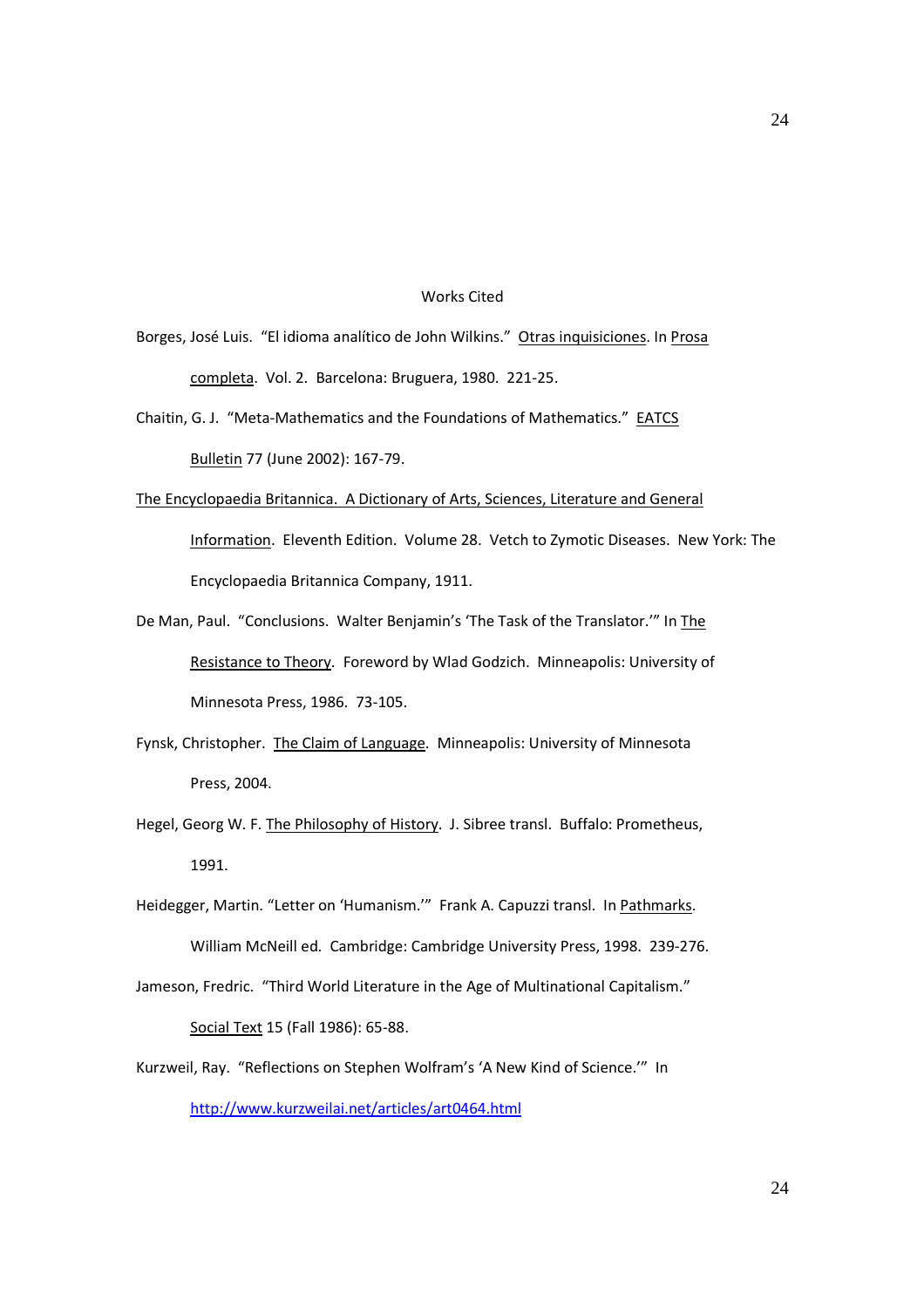Levinas, Emmanuel. "The Old and the New" [1984]. In Time and the Other (and

Additional Essays). Richard Cohen transl. Pittsburgh: Duquesne University Press, 1987.

121-38.

Levinson, Brett. Market and Thought. Meditations on the Political and Biopolitical.

New York: Fordham University Press, 2004.

O'Connor, J. J. and E. F. Robertson, "John Wilkins." At

http://www-groups.dcs.st-and.ac.uk/~history/Mathematicians/Wilkins.html

Spivak, Gayatri Chakravorty. Death of a Discipline. New York: Columbia University

Press, 2003.

Weil, Simone. "Human Personality." In Simone Weil. An Anthology. Siân Miles ed. New York:

Grove Press, 1986. 49-78.

---. "Analysis of Oppression." In Simone Weil. 127-57.

The history of reflection on literature in the last two centuries is deeply marked by Transcendental<br><sup>1</sup> The history of reflection on literature in the last two centuries is deeply marked by Transcendental Idealism, and the argument can be made that it never abandons its position as a running commentary, critical or not, on Hegel's The Philosophy of History.

<sup>&</sup>lt;sup>2</sup> In the "Questions" that the publishers attached to De Man's "Conclusions: Walter Benjamin's 'The Task of the Translator,'" De Man re-emphasizes the importance he attaches to Benjamin's apparent rejection of any real messianic interpretation of history in his endorsement of Ernest Bloch's denial of "the political significance of theocracy, . . . of the religious, messianic view" in the "Theological-Political Fragment:" "Unreserved approval of it, of the book which argues absolutely against the messianic. It's much better. Because at least a nihilistic stance at that moment is possibly preparatory to a historical act" (De Man, "Conclusions" 103).

<sup>&</sup>lt;sup>3</sup> "fundamental research diverges from much theory in that  $\dots$  it seeks to [respond to] those dimensions of experience and symbolic expression that summon it . . . and to which no concept will ever be adequate" (Fynsk xi); "fundamental research proceeds from encounter (always from a sense that something has happened to which it must answer), and it seeks encounter. In theory, there are no encounters" (Fynsk xi)

<sup>&</sup>lt;sup>4</sup> The **Britannica**'s Eleventh Edition does indeed include an entry on John Wilkins that was later dropped. The note is not particularly informative about Wilkins's accomplishments, however, although it does include a brief bibliography of his work and says "The chief of his numerous works in an Essay towards a Real Character and a Philosophical Language (London, 1668), in which he expounds a new universal language for the use of philosophers" (Vol. 28, 646). A recent reprint of Wilkins' Essay (Bristol: Thoemmes Press, 2002) seems to be a function of the new interest in Wilkins's work coming from the discipline of meta-mathematics, and its discussions concerning the function of the algorithm for an exhaustive definition of the real. See for instance on the latter topic Chaitin and Kurzweil. I thank Vincent Gugino for pointing me to these issues (and for having alerted me to the fact that Wilkins was not just a Borgesian invention; Borges is very clear that he is not, however, as he sends the reader to an explicit